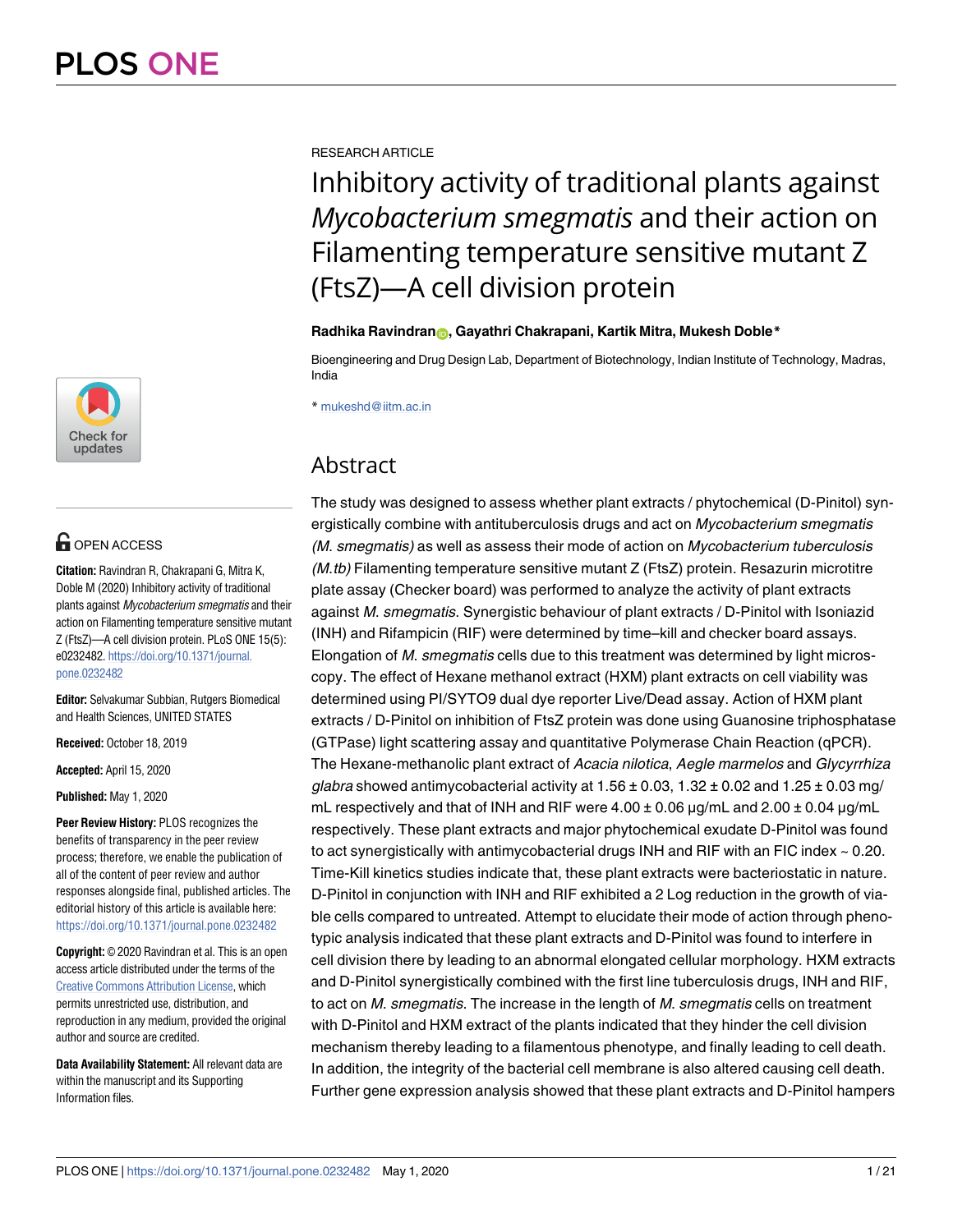<span id="page-1-0"></span>**Funding:** Funding is not received.

**Competing interests:** The authors have declared that no competing interests exist.

with function of FtsZ protein which was confirmed through in vitro inhibition of FtsZ-GTPase enzymatic activity.

# **1. Introduction**

Mycobacterium tuberculosis is a pathogenic organism which causes Tuberculosis. About a quarter of the global population is affected with this disease  $[1]$  $[1]$  $[1]$ . Due to emerging drug resistant strains, and reduced effectiveness of treatment due to failure in patient adherence to treatment regime leads to complication and failure of treatment  $[2]$ . Therefore, there is a need to screen for novel antimycobacterial medicinal plant extracts to employ them as complementary and adjuvant medicine along with the conventional chemotherapy to increase the effectiveness and action of chemotherapeutic drugs. Traditionally, plant extracts and their active components have been used to treat many diseases, and the structures of many phytochemicals have been the starting scaffold for the design of synthetic drugs, including aspirin and taxol [\[3\]](#page-17-0). Plant extracts possess phenolic compounds and their derivatives play an important role to protect the human body against the damage caused by free radicals  $[4]$  $[4]$ .

Many plant extracts and compounds were tested against mycobacteria and few were reported for their antituberculosis activity. Chloroform extracts of Pterolobium stellatum (Forssk), Persea americana Mill L and Otostegia integrifolia Benth L have shown Minimum Inhibitory Concentration (MIC) values of 0.312, 2.5 and 0.312 mg/mL respectively against M. tuberculosis strain H37R<sub>V</sub> [[5](#page-17-0)]. Methanolic extract of Aegle marmelos L, Glycyrrhiza glabra L, Lawsonia inermis L, Piper nigrum L and Syzygium aromaticum L, exhibited antituberculosis activity at a range of 0.8 to 100  $\mu$ g/mL against *M. tuberculosis* strain H37R<sub>V</sub> [[6](#page-17-0)]. While ethyl acetate extract of Piper longum L inhibited M. smegmatis at 32 mg/mL [[7\]](#page-17-0). Ethanolic extracts of Boswellia serrata Roxb.ex, Datura stramonium L and Lavandula stoechas L inhibited M. tuberculosis strain H37R<sub>V</sub> with a MIC in the range of 125 to 250  $\mu$ g/mL [\[8\]](#page-17-0). Phytochemicals namely, Distemonanthoside, 4-Methoxygallic acid, Quercetin and Sitosterol 3-O-β-D-glucopyranoside inhibited *M. tuberculosis* strain H37R<sub>V</sub> with a MIC at a range of 31 to 125 μg/mL [\[9](#page-17-0)]. Oleanolic acid declined the growth and development of M. tuberculosis strain H37 $R_V$  at a MIC of 50–200 μg/mL [\[10](#page-17-0)].

FtsZ protein is a bacterial tubulin homolog involved in the creation of a Z-ring at the site of cell division. FtsZ is a Guanosine TriPhosphate (GTP) / Guanosine DiPhosphate (GDP) binding protein with the ability of polymerising GTP-into protofilaments. Abnormalities in polymerization / GTPase activity will lead to the inhibition of Z-ring which makes the cell elongated and finally leads to the death of an organism [\[11\]](#page-17-0). This crucial behavior of protein motivated many researchers around the world to focus and design novel inhibitors targeting it. Berberine, chrysophaentins A-H, Cinnamaldehyde, Curcumin and Viriditoxin are potent inhibitors that are known to target GTPase activity of FtsZ [\[12\]](#page-17-0).

Antimycobacterial activity of HXM extracts of three plants namely Acacia nilotica, Aegle marmelos and Glycyrrhiza glabra were studied. Acacia nilotica, L (A. nilotica) belongs to the family of Fabaceae commonly known as Babul, Karuvelam or Kikar. This plant is distributed in all parts of the world. It is used extensively for the treatment of various types of cancers like bone, mouth and skin by traditional healers in different regions of Chattisgarh (India). In West Africa, the root of A.nilotica is used to treat tuberculosis, the wood is used to treat smallpox and the leaves are used to treat ulcers [[13](#page-17-0)]. A. nilotica extract is used traditionally to treat respiratory related diseases. It has antituberculosis effects and it could serve as lead for developing new antibiotics  $[14]$ . Traditionally, the plant roots, leaves, flowers, buds has anticancer, antimicrobial, antioxidant, antimutagenic activity and is used for treating cough, dysentery,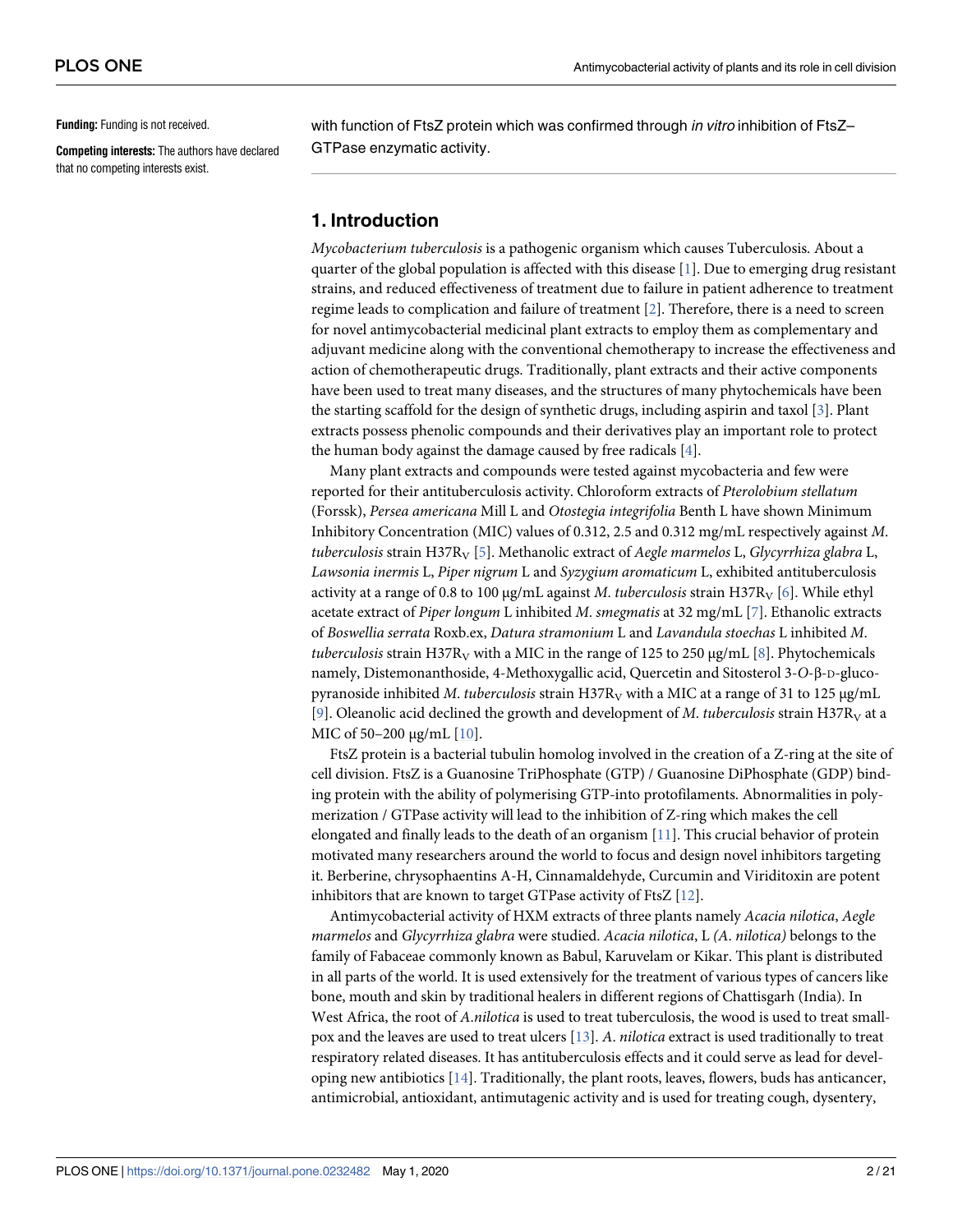<span id="page-2-0"></span>leprsosy, opthalmia, small pox, skin ulcers and tuberculosis as well as astringent, antispasmodic and aphrodisiac [[15](#page-17-0)] and [[16](#page-17-0)].

Aegle marmelos L, (A.marmelos) belongs to the Rutaceae family and is also called as bael tree. It is used in indigenous system of Indian medicine. It is native to India and grows wild in Sub-Himalaya from Jhelum, eastwards towards west Bengal, in central and south India [[17](#page-17-0)]. It is known to possess antidiabetic, anticancer, antiinflammatory and antimicrobial activity  $[18]$ . Fruit of A. marmelos is also used in the treatment of asthma, dyspepsia, diarrhea, digestive, dysentery, hepatitis, sinusitis, tuberculosis and stomachic [\[19\]](#page-17-0). Compounds isolated from fruit extract of A.marmelos like coumarins, marmelosin, marmin, xanthotoxol, kaempferol 3 Orhamnoside and afzelin have been tested against Mycobacterium tuberculosis and Mycobacterium bovis. Coumarins and marmelosin have shown antimycobacterium activity against M. tuberculosis H37Rv with an  $IC_{50}$  value of 12.46 μg/mL and 4.31 μg/mL [[20](#page-17-0)].

Glycyrrhiza glabra L (G. glabra), belongs to the family Fabaceae. It is also called as Licorice. Rhizome and root of G. glabra are used as carminative and expectorant by the Chinese, Egyptian, Greek, Indian and Roman civilizations. It is also called as sweet wood and is native to the certain areas of Asia and Mediterranean. It is an old age plant used in traditional medicine for its ethanopharmacological use to cure simple cough to complex cancer and SARS virus [\[21\]](#page-18-0). Rhizomes and roots are used orally to treat addison disease, diabetes, lung ailments, kidney stones and tuberculosis. It is also used as mild laxative, contraceptive and to improve sexual function  $[22]$  $[22]$  $[22]$ . The roots of G. glabra is used traditionally in India to treat pulmonary related diseases, chest ailments, persistent cough and manage tuberculosis [\[23](#page-18-0)]. Licorice also shows antiplatelet aggregation effects  $[24]$  and it has the ability to relieve cough from ancient times [[25\]](#page-18-0).

D-Pinitol, a phytochemical which is predominantly present in all the three HXM extracts (GCMS & HPLC) is studied in detail here. It has the ability to reduce metastasis of human lung cancer [\[26\]](#page-18-0), it has anti-inflammatory, antihyperlipdemic, cardioprotective and antioxidant activities, [[27\]](#page-18-0) and [\[28](#page-18-0)]. It is used for cancers of lung, bladder and breast [\[29](#page-18-0)] and [[30\]](#page-18-0). It is also effective in the inhibition and progression of prostate cancer [\[31](#page-18-0)] and hypoglycemic levels [[32\]](#page-18-0).

Initially, antimycobacterial screening of HXM extracts of selected plants were carried out, and the extracts that showed activity were further characterized by Gas Chromatography Mass Spectrophotometer (GCMS) and High Performance Liquid Chromatography (HPLC). The HXM extracts were tested individually as well as in combination with two current antimycobacterial drugs namely INH and RIF by determining the MIC and potential synergy. Time-kill studies were done to determine whether the extracts possess bactericidal or bacteriostatic behaviour. Morphology of cells was measured by the cell elongation study. Antioxidant activity of the plant extracts was also studied. The mechanism of action of these HXM extracts / compound were determined by Live/dead assay. The effect of HXM extracts / compound on M. smegmatis FtsZ were also investigated by GTPase light scattering and q PCR studies.

# **2. Materials and methods**

#### **2.1. Bacterial strain**

Mycobacterium smegmatis strain (ATCC14468) was procured from the Institute of Microbial Technology, (IMTECH), Chandigarh, India. The bacteria were cultured and maintained at a pH 7, temperature at 37˚C in Middlebrook 7H9 medium, supplemented with OADC (Oleic acid/bovine Albumin, Dextrose, Catalase). These chemicals were procured from Sigma (Aldrich, St. Louis, USA). OADC (10%) was prepared separately using, 0.06 mL of oleic acid, 5 g of albumin, 0.85 g of sodium chloride, 2 g of dextrose, 3 mg of catalase and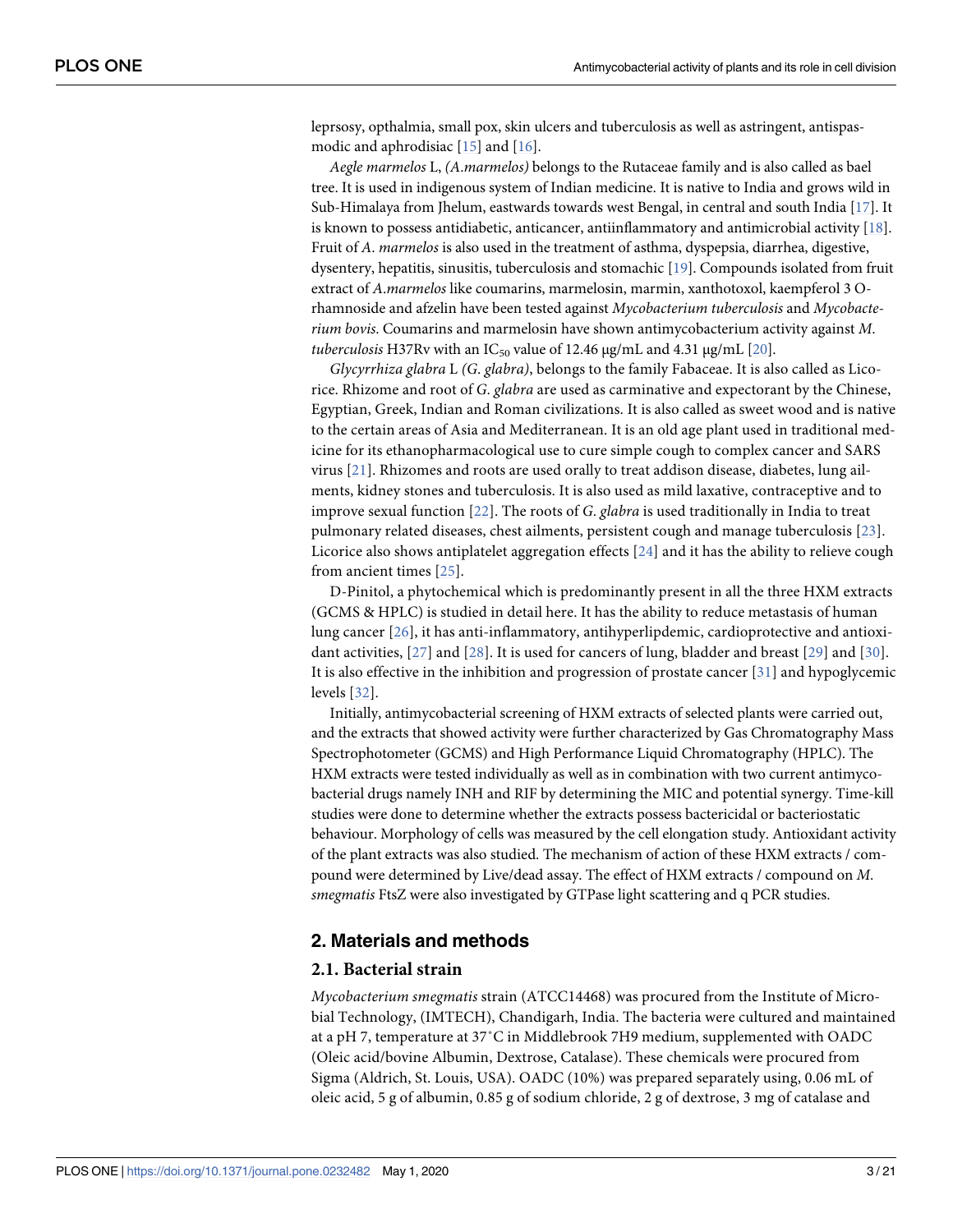100 mL of filter sterilized distilled water. The mixture was filter sterilized using 0.44μm membrane. It was added separately to the culture medium at 2% concentration (v/v).

# **2.2 Plant collection**

Leaves of A. nilotica were collected from IIT Madras (South India) Campus. Fruits of A. marmelos (Bael fruit) were collected from a tree near the campus. No specific permission was required for collection of plant parts from the IIT Madras (South India) authorities as they are very common and abundant species in the region. The roots of G. glabra were purchased from the Maha Raja Herbals, an ayurvedic shop in Chennai (South India). All the three plant species used in the study are neither endangered nor protected. Collected plant samples were identified as leaves of A. nilotica, fruits of A. marmelos and roots of G. glabra by Dr. K.N.Sunil Kumar, Research Officer, HOD Pharmacognosy, Siddha Central Research Institute, Arumbakkam, Chennai, 600106. The samples were deposited in the Herbarium of Siddha Central Research Institute, Arumbakkam, Chennai, 600106. The voucher specimens of the above samples are A14061903N, A14061901M, G14061902G respectively.

# **2.3. Herbal preparation**

The leaves of A. *nilotica* were thoroughly washed, rinsed with distilled water and dried overnight in a hot air oven at 37°C. Unripened pulp of A. marmelos was well macerated and lyophilized into a fine powder. Roots of G. glabra were broken into small pieces, washed, rinsed with distilled water and dried overnight in a hot air oven and powdered using a hand blender.

# **2.4. Extraction procedure**

20 g of each of the powdered leaves of A. nilotica, fruit of A. marmelos and roots of G. glabra were weighed separately. Each plant powdered sample was defatted with hexane (300 mL) and the mixtures were kept overnight at room temperature with occasional stirring. The hexane treated residues of the above plant parts were filtered separately to remove the fatty volatile mass and partitioned with methanol (150 mL) overnight. Methanol soluble extracts were filtered out, concentrated using a rotavapor in a preweighed flask. This is named as HXM extract.

### **2.5. Chemicals**

Chemicals and reagents namely Dimethyl sulfoxide (DMSO), 2,2-diphenyl-1-picrylhydrazyl (DPPH), D-Pinitol, GTP, INH, Isopropyl β-D-1-thiogalactopyranoside (IPTG) and RIF were procured from Sigma (Aldrich, St. Louis, USA).

### **2.6. Antimycobacterial agents**

Antimycobacterial activity of the HXM extracts were compared with two standard antitubercular drugs namely, INH and RIF. Stock solution of INH (1mg/mL) was prepared with sterile distilled water and RIF (1mg/mL) was prepared with DMSO. 100 μl from the stock concentration was made up to 1mL with the corresponding DMSO/ water. Such that maximum concentration of 100 μg/mL was used for the assay.

### **2.7. High Performance Liquid Chromatography (HPLC)**

A Phenomenex Rezex R-OA organic acid column (300 × 7.8 mm) fitted on a Shimadzu Prominence HPLC and a RI (refractive index) detector were used for the analysis. Elution was carried out at 50˚C using 0.6 mL / min of 5 mM H2SO<sup>4</sup> . Internal diameter of the HPLC column is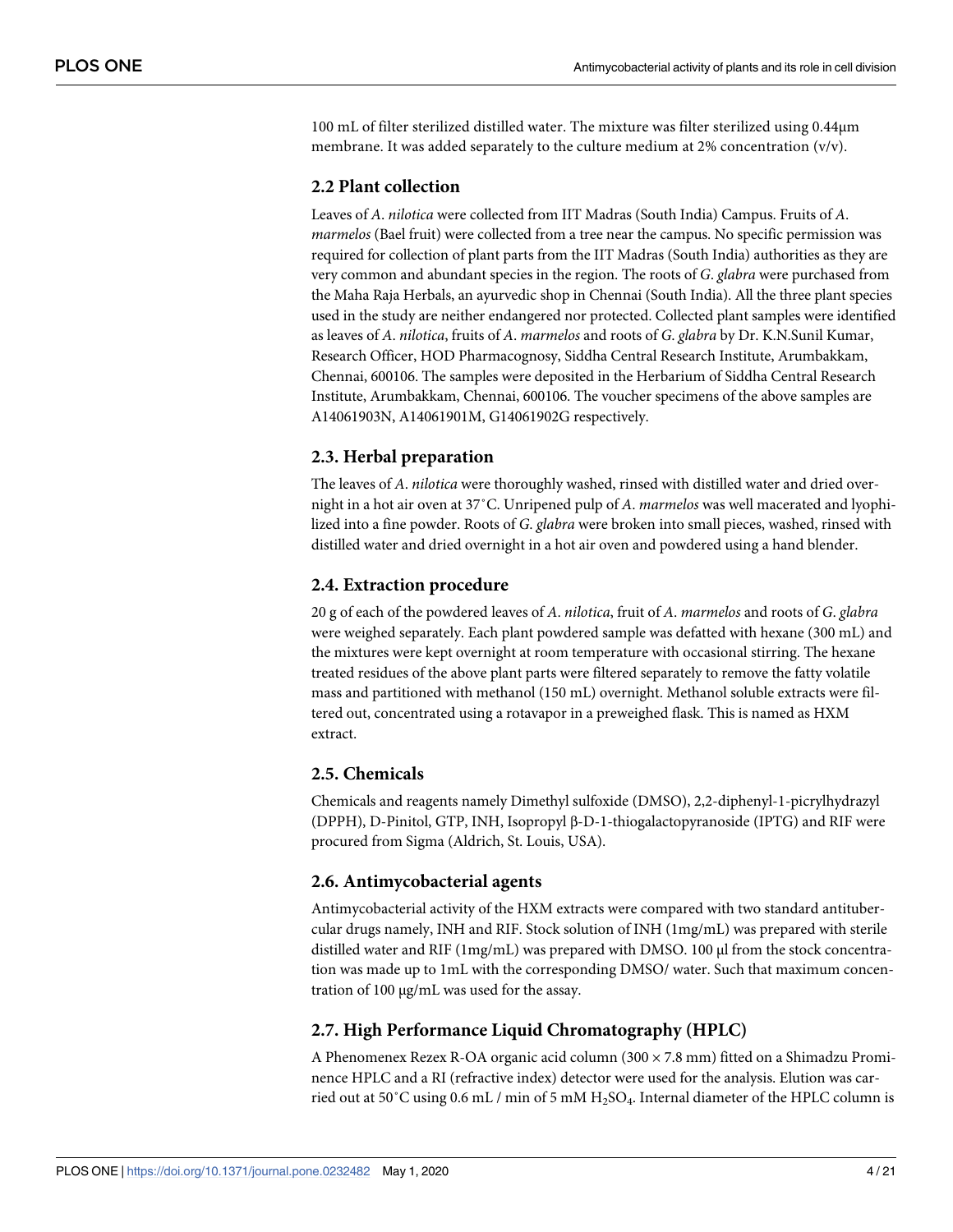<span id="page-4-0"></span>7.8 mm The Shimadzu LC solution software was used to estimate the peak of plant extracts and D-Pinitol Injection volume of the sample was 20 μl. HPLC was followed according to the method as described [\[33,34\]](#page-18-0).

# **2.8. Preparation of D-Pinitol standard solution**

Standard solution was prepared by dissolving 1mg of D-Pinitol in 1 mL of HPLC grade water and filtering it through 0.45 μm filter paper.

# **2.9. Gas chromatography and mass spectroscopy (GCMS)**

The phytochemical investigation of HXM extracts were performed on a GC-MS, Clarus 500 Gas Chromatograph Perkin Elmer, USA. Capillary standard non-polar column measured dimension was 30Mts. Temperature of the oven was set to 50˚C while injection temperature was maintained at 250 ˚C and injection volume was 1 μL. Plant extracts were rederivatized using BSTFA (N,O-Bis(trimethylsilyl)trifluoroacetamide).

# **2.10. Resazurin assay (REMA)**

Resazurin microtitre assay was performed as per the reported protocol [\[35–37](#page-18-0)]. To prepare the inoculum, two loops of the bacteria were suspended in 15 mL of Middlebrook 7H9 medium in sterile vial and the culture was incubated in orbital shaker at 180 rpm. The cultures were taken for the study once it reached an O.D of 0.6–0.7 (JASCO UV Spectrophotomter, 600 nm). Middlebrook 7H9 broth supplemented with OADC (10%) of 100 μL was added to each flat well bottom of a 96 well microtitre plate. Serial two-fold dilutions of three HXM extracts (dissolved in 5% DMSO), D-Pinitol were performed in Middlebrook 7H9 broth to obtain concentration range of 0.75 mg/mL and 100 mg/mL respectively. Concentration of INH and RIF used is 100 μg/mL serves as positive controls. Culture medium alone and culture medium with M. smegmatis were the blank and negative control. Controls like DMSO and 5% DMSO were also used for the study. M.smegmatis suspension (100  $\mu$ L) containing approximately 1x10<sup>6</sup> CFU/ mL was also added to all the wells containing the samples to yield a final volume of 200  $\mu$ L/ well. The plate was wrapped using aluminium foil and incubated at 37˚C for 48 hours. After incubation, Resazurin dissolved in water (0.2 mg/mL) of 20 μL was added to each well and wrapped again in aluminium foil and incubated for 4–5 hours. The change in color of the solution from blue to pink indicates bacterial growth and blue indicates no growth.

# **2.11. Combinatorial studies between plant extracts and drugs**

Checkerboard broth microdilution method was performed to find the effect of combination of drugs and plant extracts / phytochemical. Briefly, drugs (INH / RIF) are serially diluted vertically and different concentration of plant extract has been added horizontally in such a way that each concentration of plant extract has been tested in combination with decreasing concentration of the drugs. Middlebrook 7H9 broth of 100 μL was added into all the wells. Two fold serial dilution of drugs (INH / RIF) has been done vertically and 50 μL aliquots of different concentration of HXM plant extracts / compound were arranged for every conjunction to be tested. 100 μL of M.smegmatis cultures were added uniformly and incubated for 24 hours at 37˚C. After the incubation, Resazurin dye of 20 μL (0.02%) was added to all the wells and plates were further incubated for 5 hours. Lowest concentration of antibiotic and plant extracts in combination showing no color change is considered as measure of inhibition of bacterial growth. Synergistic interactions between plant extracts and drugs were calculated by estimating the FIC index, using the formula, (MIC of antibiotic in combination / MIC of antibiotic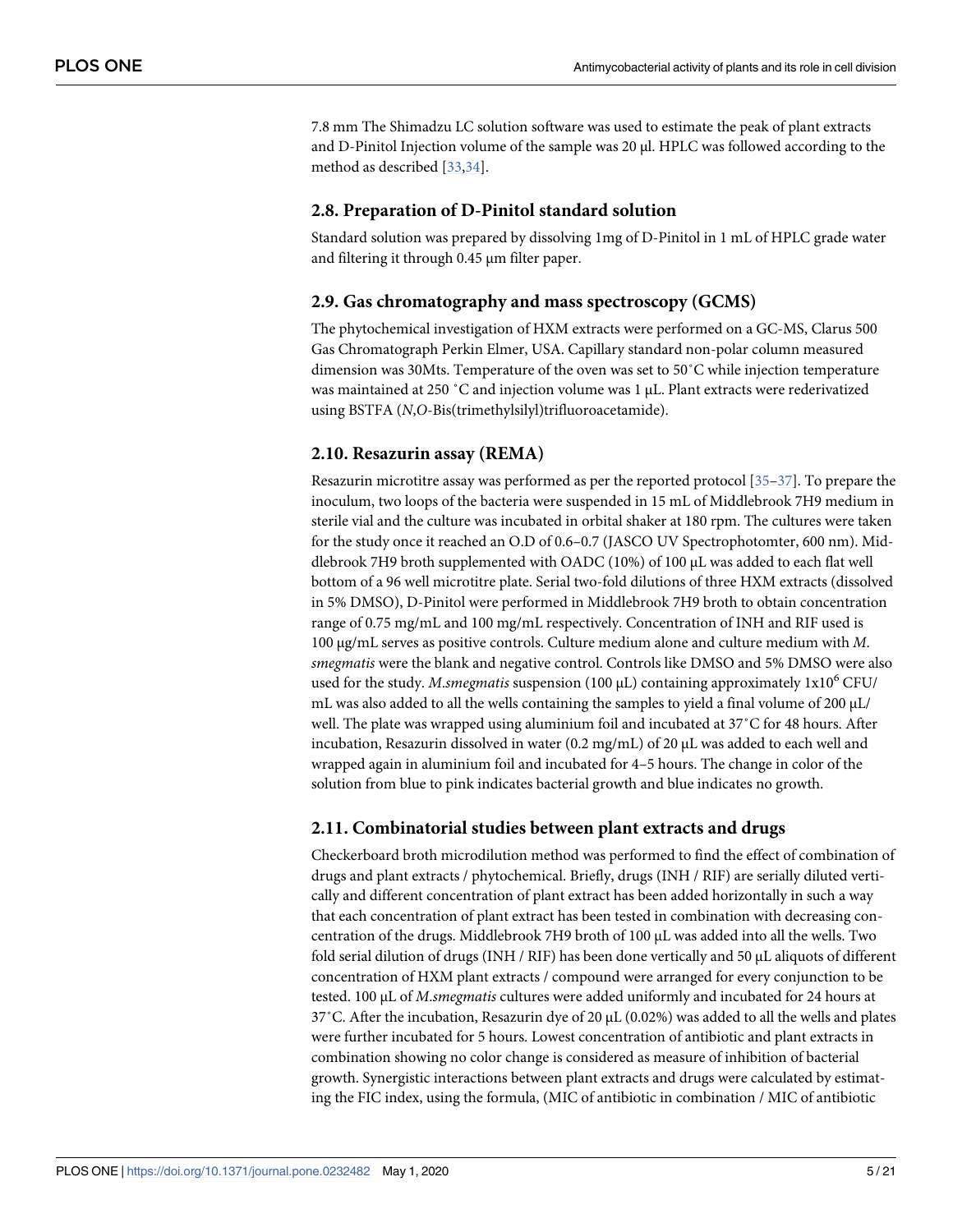<span id="page-5-0"></span>alone) + (MIC of plant extract in combination / MIC of plant extract alone) [\[38\]](#page-18-0). The combination is considered synergistic, additive and antagonist based on the FIC index as *<* 0.5, 1 or *>* 1.5 respectively.

# **2.12. Time kill assay**

Combinations of drugs with extracts were employed equivalent to 1 x MIC. 10 mL of treatment mixtures were arranged and inoculated with 20 μL of 2-day old culture to reach a final Optical Density (O.D) of 0.6 (i.e.  $2x10^7$  cells). 50 µL aliquots were withdrawn at 0, 1, 2, 3, 4, 5, 6 and 7 days, diluted serially and corresponding dilution was spread plated on 7H10 agar and incubated at 37˚C for 48 hours. Bacterial cell colonies were enumerated by help of magnifying lens, and a kill curve response has been plotted between time and Log<sub>10</sub> Colony Forming Unit (CFU) to determine the mode of action of the combination [\[39\]](#page-18-0).

# **2.13. Bacteria live / dead assay**

Live / Dead assay was performed as per manufacturers protocol using Baclight kit method [\[40\]](#page-19-0). Briefly, the bacterial cultures were grown at 37˚C and centrifugation done at 10,000 rpm for 10 minutes at 4˚C and the supernatant collected were discarded. Pellets were washed in sterile water. HXM extracts, D-Pinitol, INH / RIF were added at 1 x MIC and this setup was kept at 37˚C for 4 hr. After incubation, equal amount of Bac light reagent was added, the vials were covered in aluminum foil and incubated at 37˚C for 15 minutes. After this, around 2–5 μL of above samples were mounted on the microslide for viewing the dead and live cells using 40x objective using a Carl-Zeiss Fluorescence Microscope (Axio Imager 2 for Life Science Research, Germany). The kit consists of SYTO9 (green fluorescence dye) is read at 480/ 500 nm and propidium iodide (red fluorescence dye) is read at 490/635 nm. The former stains the bacteria with both intact as well as damaged membranes, and the latter stains only the cells with damaged membranes.

### **2.14. Cell elongation studies**

The effect of above plant extracts and D-Pinitol on the increase in the M. smegmatis cells was determined. Briefly, overnight M. smegmatis grown culture (0.6–0.8 O.D) were treated separately with plant extracts and D-Pinitol (1 x MIC) and incubated for 4 hours at 37˚C. Centrifugation was done for treated samples at 10,000 rpm for 10 minutes at 4˚C. Supernatant collected was removed and the pellets were washed in sterile Phosphate buffered saline (PBS). This process is repeated two times. About  $0.1$ – $0.2 \mu$ L of the washed cell pellets were smeared on a clean microscopy slide. Cell morphology was observed at 40x objective under a Carl-Zeiss Bright Field Microscopy (Axio Imager 2 for Life Science Research, Germany) and the elongated cell length was measured using Image J software.

### **2.15. Inhibition of GTPase**

pSAR1 plasmid harbouring M. tuberculosis FtsZ gene construct in pET15 vector was a generous gift from Dr.Malini Rajagopalan, University of Texas, USA. Plasmid was expressed in BL21DE3 E.coli strain exposed to IPTG (1mM) and purified by Ni-NTA column chromatography. Expression and purification of the protein was carried according to method described [\[41\]](#page-19-0) and the purity was checked by SDS-PAGE analysis. Inhibition of GTPase was studied according to the method described [\[12](#page-17-0)]. Briefly, hydrolysis reaction was carried out using FtsZ ( $12 \mu$ M) and GTP (1 mM) in 50  $\mu$ L reaction buffer with / without HXM extracts and D- Pinitol at a concentration of 1.5 x MIC. They are incubated for 30 minutes at 37˚C. Post 30 minutes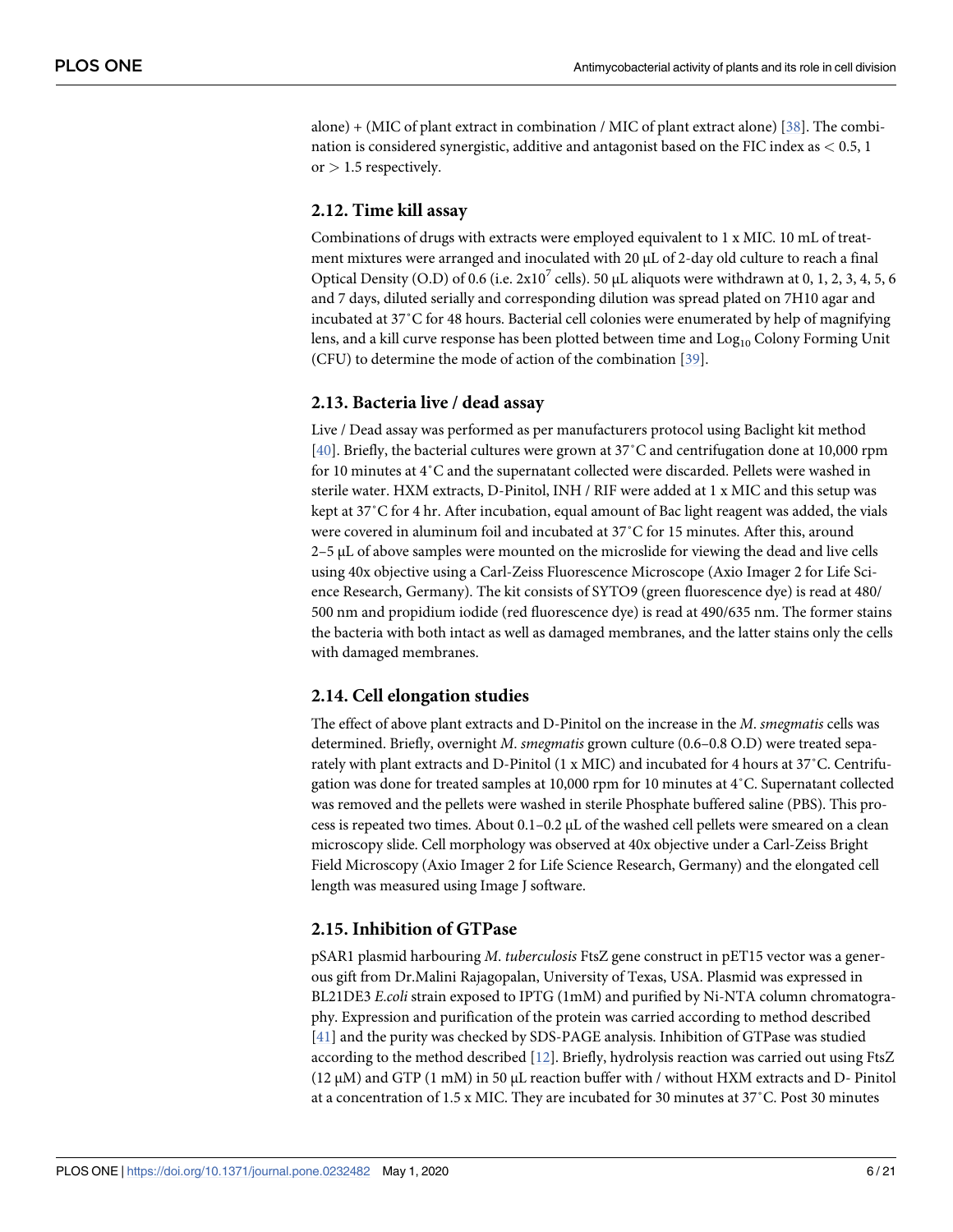<span id="page-6-0"></span>0.5 mM Ethylenediaminetetraacetic acid (EDTA) was added to quench the reactions and aliquots of about 5 μL was drawn and 120 μL of malachite green reagent was added and incubated again for 5 minutes at room temperature. This was followed by the addition of 30 μL of 34% Sodium Citrate. Absorbance was read against 630 nm using Enspire plate reader (Perkin-Elmer LS-55, Sparta, NJ) and the obtained results were compared with the standard graph of GTPase against  $KH_2PO_4$ .

# **2.16. FtsZ polymerization assay**

FtsZ polymerization results in the formation of protofilament and monitoring the protofilament with a beam of monochromatic light causes scattering of the rays [\[42\]](#page-19-0). Right angle (90˚) light scattering assay was used to study the ability to disrupt the protofilament formation by the selected plant extracts / D- Pinitol at 1.5 x MIC. This was monitored with JASCO Spectrofluorometer with both excitation and emission set at 400 nm. The reactions were carried out using a polymerization buffer (50 mM MoPs, 100 mM MgCl<sub>2</sub> & 50 mM KCl). Mtb-FtsZ (12  $\mu$ M) is first incubated with / without plant extracts and D- Pinitol and monitored for 300 seconds to establish the baseline (zero condition). Then, 50 seconds later 1 mM GTP was quickly added by interrupting the measurement and the scatter intensity is measured continuously for 1000 seconds. For all treatments, the time lag addition of GTP was maintained between 5 and 6 seconds [\[12,](#page-17-0)[43\]](#page-19-0).

# **2.17. FtsZ gene expression study**

To ascertain the effect of the HXM extracts / compound on the gene expression of FtsZ, real time-PCR was done as explained by [[44](#page-19-0)] with some variations. The housekeeping gene, 16S rRNA rrsB of M. tuberculosis was used as reference and using this FtsZ gene fold expression was computed by  $2^{-(\Delta\Delta Ct)}$  model [\[45\]](#page-19-0). M. smegmatis culture at O.D of 0.1 was treated with HXM extracts / compound at 1.5 x MIC  $[46]$  $[46]$  $[46]$  for 4 hours  $[47]$  $[47]$  $[47]$   $[48]$  and RNA isolation was done by Trizol Reagent method [[49\]](#page-19-0). Isolated messenger Ribonucleic acid (mRNA) was transformed to its corresponding complementary deoxyribonucleic acid (cDNA) using cDNA synthesis kit (Takara Bio Inc) and quantified with qPCR, by employing SYBR green reporter. Molecular Probe to obtain the cycle threshold- $C_t$  values of untreated (normal) and treated cells. Primers used in the study of FtsZ gene expression are listed in the  $S1-S12$  Figs and  $S1-S4$  $S1-S4$  Tables.

### **2.18. Statistical analysis**

All the experiments were conducted in triplicates and values are depicted as Mean ± Standard Deviation. One-way ANOVA has been performed on required cases to verify the statistical significance between the treatments and Brown-Forsythe was performed as a post-hoc test for the experiment.

# **3. Results and discussion**

Due to the resistance acquired by the various mycobacterial strains to the already existing drugs, development of novel and effective drug inhibiting newer targets has become an urgent need [[50](#page-19-0)]. Medicinal plants and their constituents could possibly help in identifying new drugs to overcome the disease.

### **3.1. Characterisation of plant extracts by GCMS and HPLC**

The presence of D-Pinitol in the three HXM plant extracts were confirmed by both GCMS and HPLC analysis.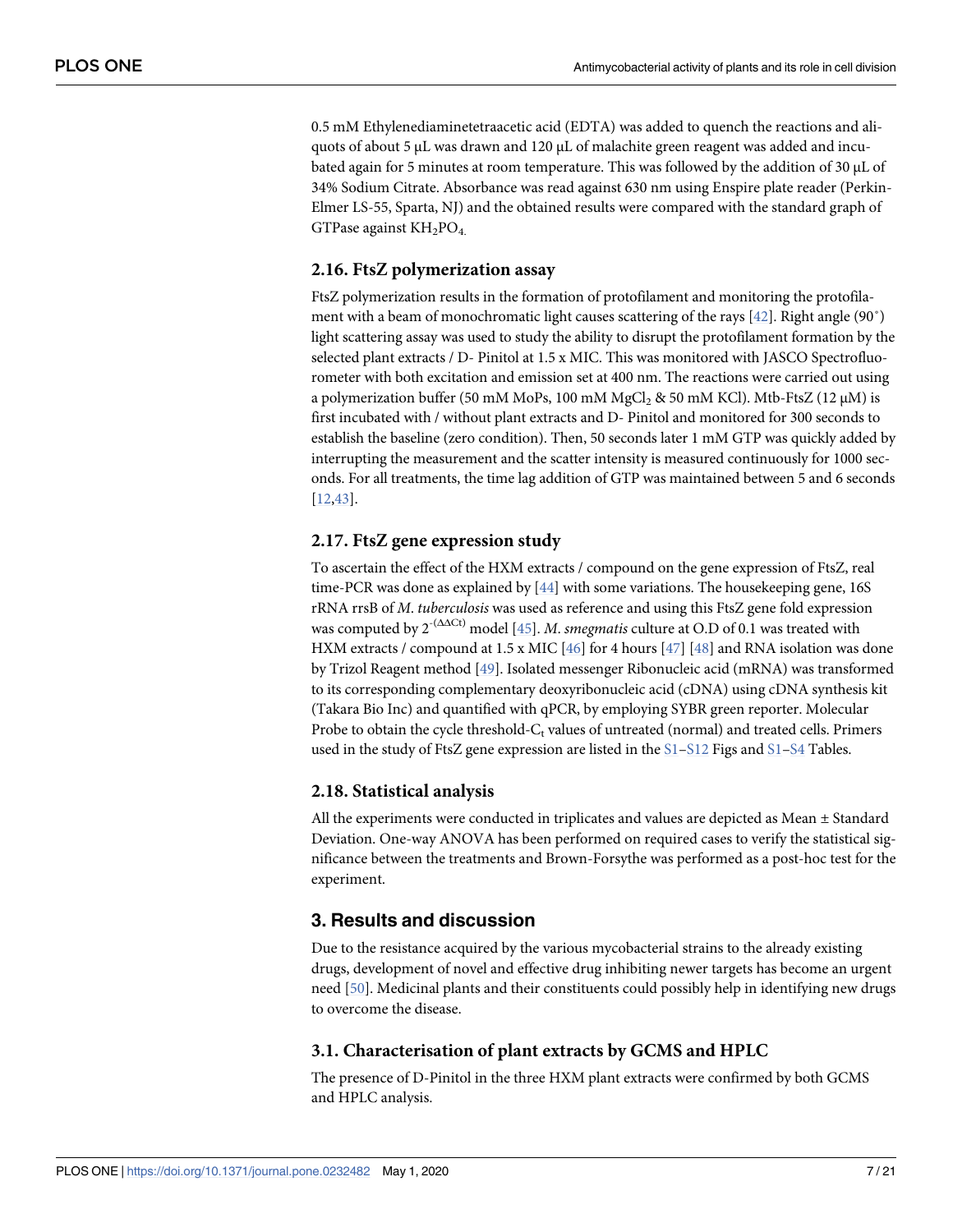<span id="page-7-0"></span>**3.1.1. Gas Chromatography Mass Spectrometry (GCMS) analysis.** The various active compounds as identified by the database with their peak number, concentration (peak area %), and retention time (RT) of all three plant extracts and their biological activities of the phytochemicals identified by GCMS analysis are provided in the  $S1-S12$  Figs and  $S1-S4$  $S1-S4$ Tables. GCMS of three HXM plant extracts A.nilotica, A.marmelos and G.glabra shows the presence of D-Pinitol at the RT of 5.162, 5.160 and 5.169 respectively (Table 1). Mass fragmentation of A.nilotica at 5.162 min RT and G.glabra at 5.169 min RT showed 90% similarity index for D-Pinitol. A.marmelos at 5.160 min RT showed 92% of similarity index [\(S1–S12](#page-16-0) Figs and  $S1-S4$  $S1-S4$  Tables).

**3.1.2 High Performance Liquid Chromatography (HPLC).** The compound D-Pinitol is kept as a standard to internalize the comparison with all the three extracts. Standard D-Pinitol produced the optimized peak at 10.198 retention time. Similarly, extracts of A. nilotica, A. marmelos and G. glabra showed the presence of D-Pinitol at the retention time of 10.187, 10.143 and 10.135 respectively at the  $10^{th}$  minute. They occupied the percentage area as 45.12, 48.33 and 55.02 (Table 1). This observation, clearly indicates the presence of natural compound D-Pinitol in the above three HXM extracts. So, D-Pinitol is considered as a compound of interest and taken for further study.

D-Pinitol commonly called as, 3-O-methyl D-Chiro inositol, is reported to have pharmacological significance, including antidiabetic, antiinflammatory, antioxidant and immunosuppressive potential [\[51](#page-19-0)]. It is used to treat AIDS, cardiovascular problems, hypertension, rheumatism and certain neurological problems [[52](#page-19-0)]. D-Pinitol, a well known antidiabetic agent which acts by reducing the hyperglycemic levels [[53](#page-19-0)].

#### **3.2. Antimycobacterial activity of plant extracts**

The antimycobacterial activity of the HXM extracts of A. nilotica, A. marmelos and G. glabra are  $1.56 \pm 0.03$  mg/mL,  $1.32 \pm 0.02$  mg/mL,  $1.25 \pm 0.03$  mg/mL, respectively indicating that hexane methanol wash of the plants enhances the activity. D-Pinitol, a predominant phytochemical found in these plants (based on GCMS and HPLC profile) showed MIC of 0.11 **±** 0.01 μg/mL, while commercial drugs namely INH and RIF had a MIC of  $4.0 \pm 0.06$  μg/mL and  $2.0 \pm 0.04$  µg/mL respectively [\(Table 2](#page-8-0)).

Others have also reported that the activity of different plant extracts depend on the solvent used for extraction. Hexane extract of A. marmelos fruit inhibited M. tuberculosis strain H37R<sub>V</sub> growth at 50 μg/mL while methanol extract inhibited at 100 μg/mL [[54](#page-19-0)]. Acetone extract of G. glabra root inhibited M. tuberculosis strain H37R<sub>V</sub> in the range of 0.97–1.95 µg/ mL [\[3\]](#page-17-0). Methanol followed by ethylacetate fraction of pomegranate peel inhibited M.

| S.NO           | Name               | <b>Retention time</b> | % Area |  |
|----------------|--------------------|-----------------------|--------|--|
|                |                    | <b>GCMS</b>           |        |  |
| 1              | A.nilotica         | 5.162                 | 31.83  |  |
| $\overline{2}$ | A.marmelos         | 5.160                 | 5.86   |  |
| 3              | G.glabra           | 5.169                 | 10.98  |  |
|                |                    | <b>HPLC</b>           |        |  |
| $\overline{4}$ | Standard D-Pinitol | 10.198                | 100.00 |  |
| 5              | A.nilotica         | 10.187                | 45.12  |  |
| 6              | A.marmelos         | 10.143                | 48.33  |  |
| 7              | G.glabra           | 10.135                | 55.02  |  |

| Table 1. GCMS and HPLC analysis of D-Pinitol with the retention time and percentage area of the HXM plant |  |
|-----------------------------------------------------------------------------------------------------------|--|
| extracts.                                                                                                 |  |

<https://doi.org/10.1371/journal.pone.0232482.t001>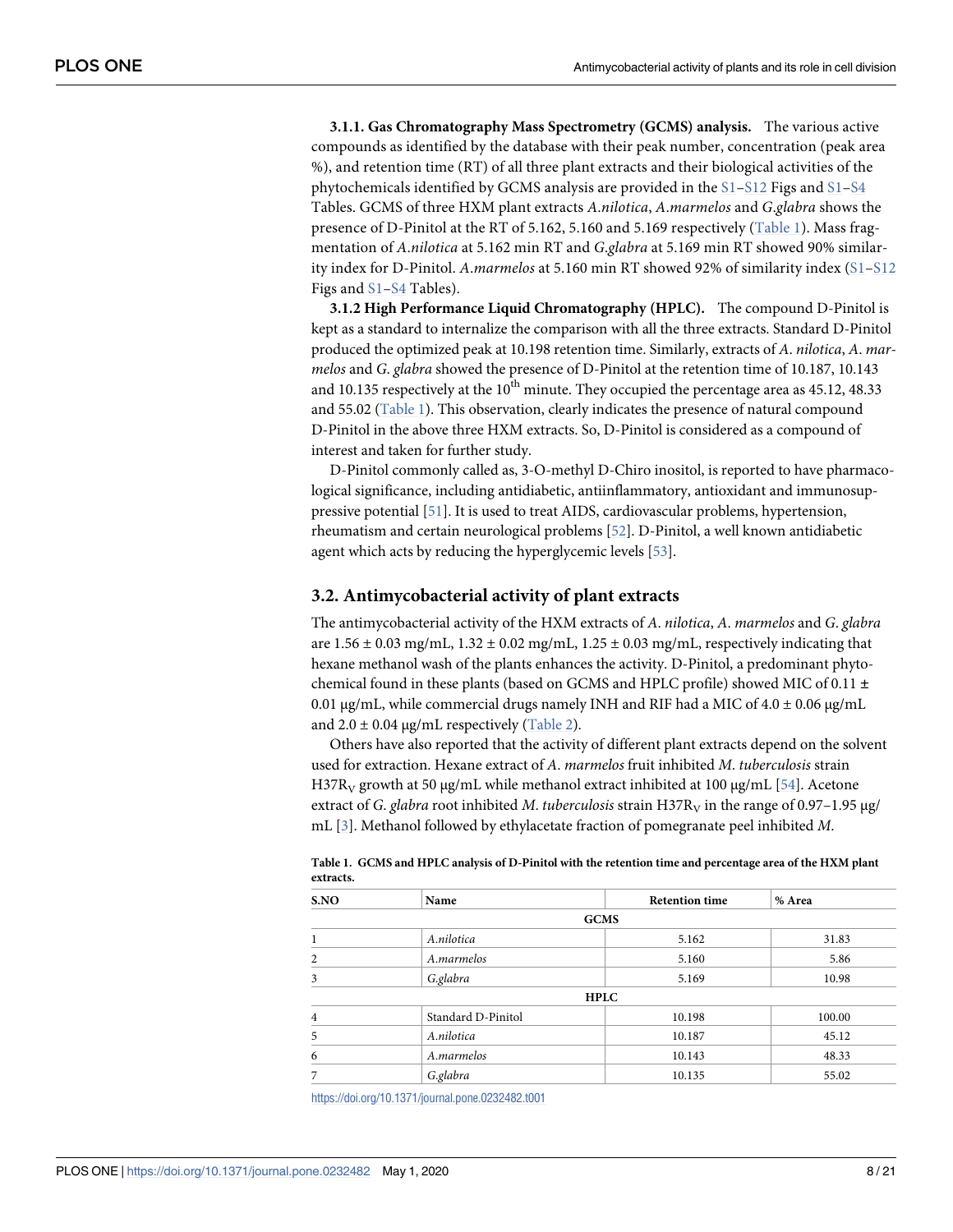| Babool (Leaves)                  | $1.56 \pm 0.03$ mg/mL      |
|----------------------------------|----------------------------|
| Bael/Vilvam (Unriped fruit pulp) | $1.32 \pm 0.02$ mg/mL      |
| Licorice (Dried Root)            | $1.25 \pm 0.03$ mg/mL      |
|                                  | $0.11 \pm 0.01 \,\mu g/mL$ |
|                                  | $4.00 \pm 0.06 \,\mu g/mL$ |
|                                  | $2.00 \pm 0.04 \,\mu g/mL$ |
|                                  |                            |

<span id="page-8-0"></span>

| Table 2. MIC of HXM plant extracts. |  |
|-------------------------------------|--|
|-------------------------------------|--|

<https://doi.org/10.1371/journal.pone.0232482.t002>

smegmatis  $\mathrm{mc}^2$ 155 between 3.35 mg/mL to 0.395 mg/mL [<u>[12](#page-17-0)</u>]. Glycyrrhizin, a phytochemical from G. glabra inhibited M. tuberculosis strain H37R<sub>V</sub> at 100 μg/mL [\[55\]](#page-19-0). The plants in this study seem to exhibit antimycobacterial activity.

# **3.3. Combinatorial interaction between plant extracts / D-Pinitol and commercial drugs like isoniazid and rifampicin**

The extracts of A. nilotica, A. marmelos, G. glabra and D-Pinitol are studied in conjunction with INH and RIF in different proportions to test the effect of combination therapy against M. smegmatis. The results indicated that, these at sub-minimal inhibitory concentration were able to reduce the MIC of both the drugs. HXM extract of A. nilotica (1.56 mg/mL) reduced the MIC of INH from 4.00 μg/ mL to 0.01 μg/ mL and MIC of RIF from 2.00 μg/ mL to 0.01 μg/ mL (FIC index = 0.29 and 0.31 respectively). HXM extract of A. marmelos (1.32 mg/ml) reduced the MIC of INH from 4.00 μg/ mL to 0.05 μg/ mL and that of RIF from 2.00 μg/ mL to 0.01 μg/ mL (FIC index = 0.27 and 0.29 respectively). HXM extract of G. glabra (1.25 mg/mL) decreased the MIC of INH from 4.00 μg/ mL to 0.02 μg/ mL and that of RIF from 2.00 μg/ mL to 0.01 μg/ mL (FIC index = 0.18 and 0.17 respectively). D-Pinitol (0.11 μg/ mL) reduced the MIC of INH from 4.00 μg/ mL to 0.01 μg/ mL and that of RIF from 2.00 μg/ mL to 0.01 μg/ mL (FIC index = 0.16 and 0.18) respectively. These results indicate that these three HXM plant extracts and D-Pinitol combine in synergistic fashion with these two drugs their by reducing their concentration by (8–10 folds) required to inhibit M. smegmatis.

Published literature indicated that, MIC of RIF is reduced by 64-fold in combination with the acetone extract of Cremaspora triflora Thonn against M. smegmatis ATCC 1441 [\[56\]](#page-19-0). MIC of INH is reduced by 8 fold in conjunction with ethyl acetate extract of Knowltonia vesicatoria L against M. smegmatis mc2 155 [[57](#page-19-0)]. Plumbagin, from Plumbago zeylanica L and Ferelenol from Ferelenol communis reduced the MIC of INH by 8 fold against M.tuberculosis strain  $H37R_V$  [\[58\]](#page-19-0). Also, Curcumin and demethoxycurcumin reduced the MIC of INH by 16 fold against *M. smegmatis*  $\text{mc}^2$  155 [[59](#page-19-0)]. MIC of RIF reduced from 0.015 to 0.00048 mg/mL when given in combination with antitubercular drug SQ109 against M. tuberculosis strain H37R<sub>V</sub> [\[60\]](#page-19-0). Cumene hydroperoxide reduced the MIC of RIF by 16-fold against M. tuberculosis strain  $H37R_V [61]$  $H37R_V [61]$ .

Though D-Pinitol has been considered as the lead component to test for activity since being a major fraction in GCMS and HPLC analysis, it can also be noted that in addition to D-Pinitol other phytochemicals present in the HXM extracts may also contribute to the anti- mycobacterial activity which may require separate study. Retention Time (RT) comparison with the standard (D-Pinitol) was the only method used in this study to prove the presence of D-Pinitol in the plant extracts. The results of the combination study shown in the form of isobologram (Figs  $\perp$  and  $\perp$ ) clearly indicates the potential of the HXM extracts as supplement to the drugs at lower concentration for inhibition of M.smegmatis.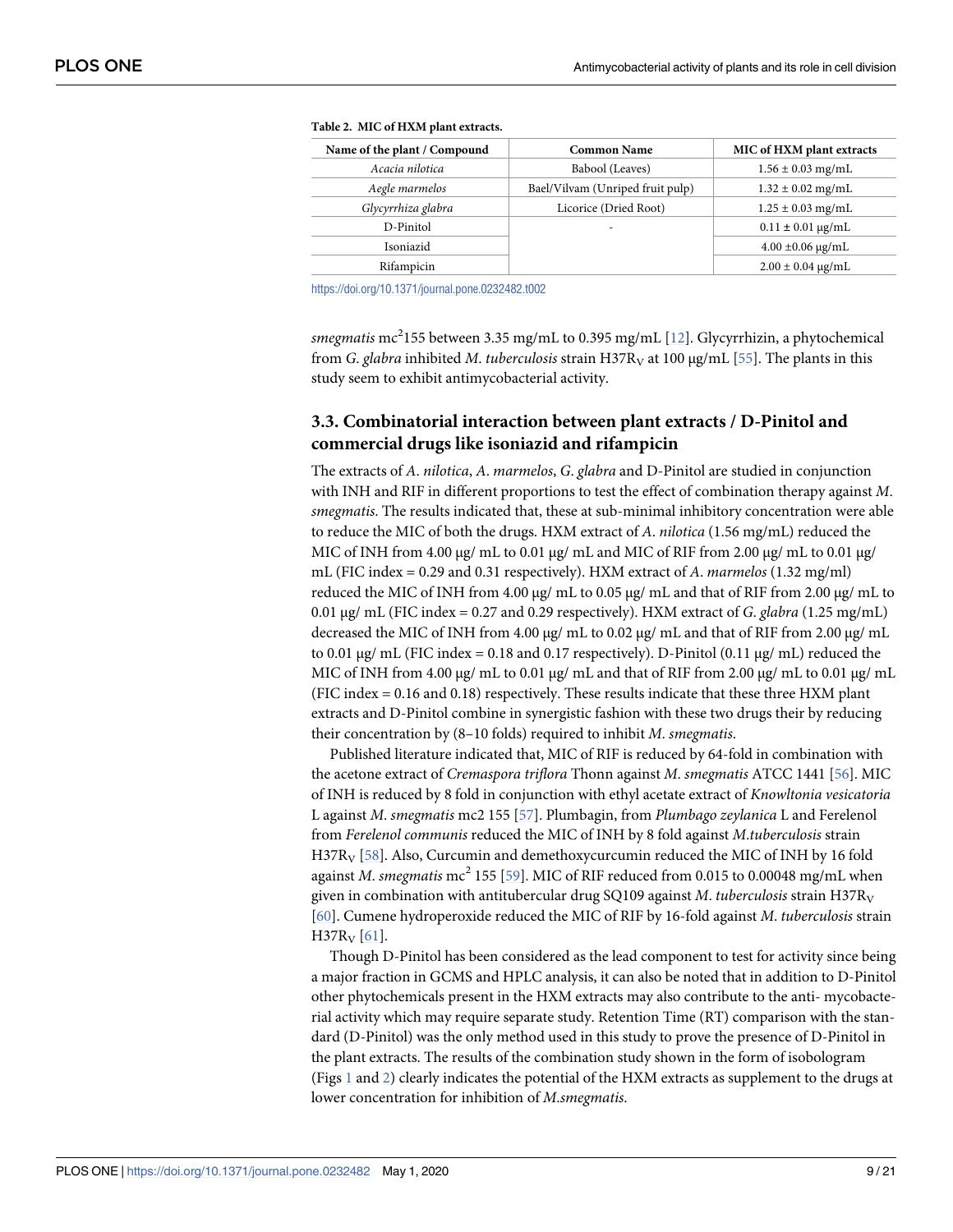<span id="page-9-0"></span>

[Fig 1.](#page-8-0) Interaction of Isoniazid with HXM extracts of a) A. nilotica, b) A. marmelos and c) G. glabra and d) the phytochemical, D-Pinitol against **M. smegmatis.** Line indicates additivity. Point below the line indicates synergistic interaction between the two drugs. FIC Index a) 0.29, b) 0.27, c) 0.18, d) 0.16.

<https://doi.org/10.1371/journal.pone.0232482.g001>

# **3.4. Time–kill studies**

Extracts of A. nilotica, A. marmelos and G. glabra and D-Pinitol were employed for time-kill studies individually and in combinations with INH and RIF. The values of CFU at 24<sup>th</sup> hour were represented in [Table 3.](#page-11-0) M smegmatis doubling time is 6-8 hours [[62](#page-20-0)]. At 24<sup>th</sup> hour, drug or extracts are not able to prevent the growth of M.smegmatis. An average of 3 Log fold decline in the growth rate of M. smegmatis post 48 hours when compared to the untreated control was observed in all the cases. Also the extracts of these plants in combination with INH and RIF showed an average 2 Log reduction in viable cell count when compared to untreated while other A.nilotica extract in combination showed an equivalent kill-profile similar to INH and RIF alone. The results are given in  $S1-S12$  $S1-S12$  Figs and  $S1-S4$  Tables. To confirm whether the growth rate retardation activity is governed by time or due to the presence of active constituents of individual extracts, the activity of D-Pinitol in combination, was also investigated which also showed that in combination with INH [\(Fig 3a](#page-11-0)) and RIF ([Fig 3b](#page-11-0)) a 2 Log retardation in the growth of viable cell count when compared to control was observed. Literature reports that, dihydrofusarubin and RIF combination showed bacteriostatic activity [[63](#page-20-0)]. Ethanolic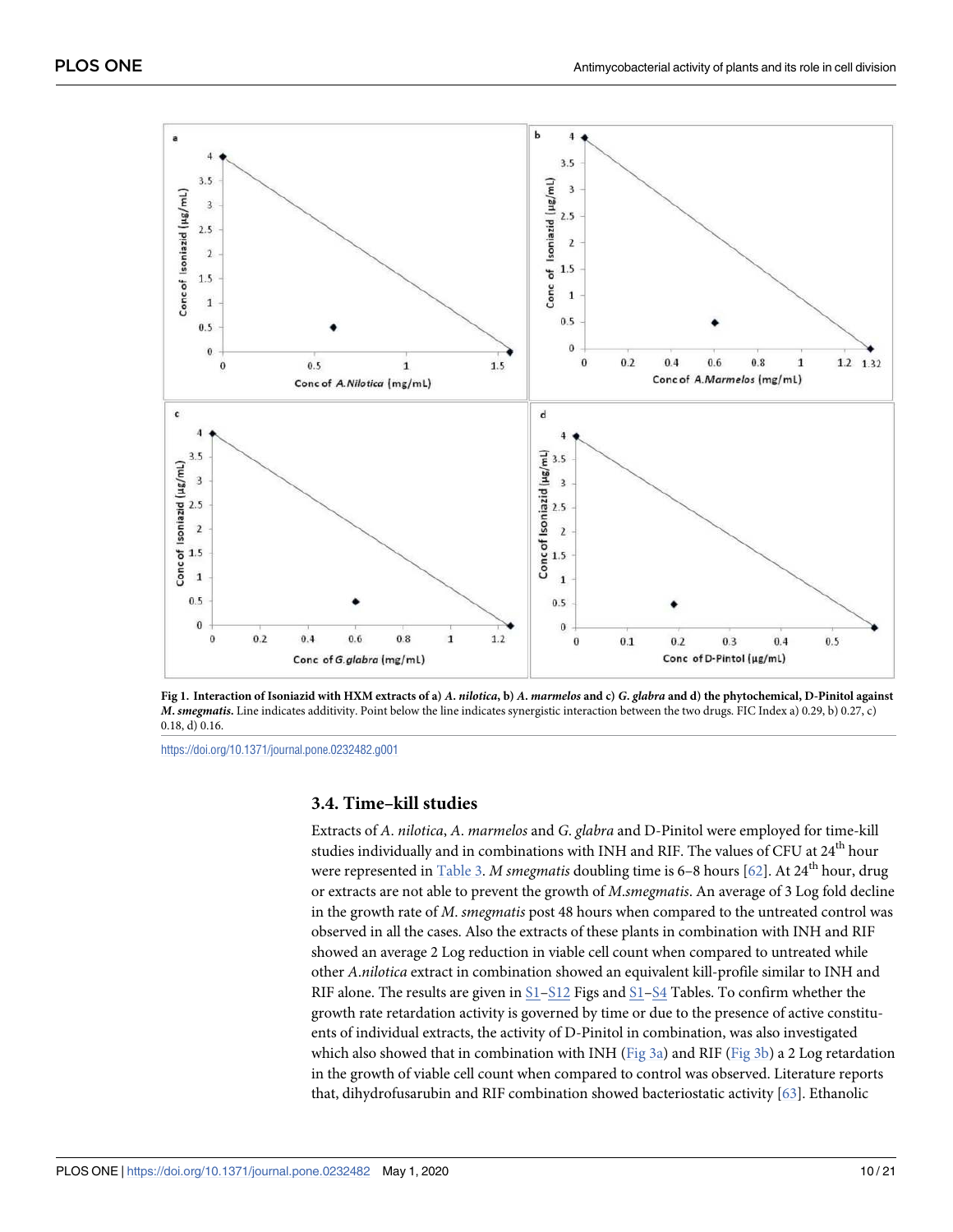<span id="page-10-0"></span>

[Fig 2. I](#page-8-0)nteraction of rifampicin with extracts of a) A. nilotica, b) A. marmelos and c) G. glabra, and d) the phytochemical, D-Pinitol against M. **smegmatis.** Line indicates additivity. Points below the line indicates synergistic interaction between the two. FIC Index a) 0.31, b) 0.29, c) 0.17, d) 0.18.

<https://doi.org/10.1371/journal.pone.0232482.g002>

extract of Andrographis paniculata Burm showed bacteriostatic activity against M. tuberculosis in combination with INH [[64](#page-20-0)].

Minimum inhibitory concentration (MIC) is defined as the lowest drug concentration that shows 90% growth inhibition of M. smegmatis [[65](#page-20-0)], [[66](#page-20-0)]. At 1 x MIC, 10% of the organisms which survive at this specific concentration will acclimatize to this conditions and replicates at further time intervals. Thus, an increase in the CFU of the organism is observed in the graph as a function of time [\(Fig 3a and 3b](#page-11-0)). In our study, combination of the drugs and HXM extracts have much less reduction when compared to the extracts or D-Pinitol alone. This decrease could be due to formation (Millard reaction) of adduct between INH/RIF through the amine group with D-Pinitol (sugar). This Millard reaction between reducing sugars and amines were reported in studies[[67](#page-20-0)].

### **3.5. Live/ Dead assay**

Membrane damage of M. smegmatis cell wall after incubating with HXM extracts and D-Pini-tol were determined using a Fluorescent Microscope, after staining with STY09 and PI [\(Fig](#page-12-0) [4a–4g\)](#page-12-0). Green indicates live and red indicates dead cells, since PI penetrates the damaged cell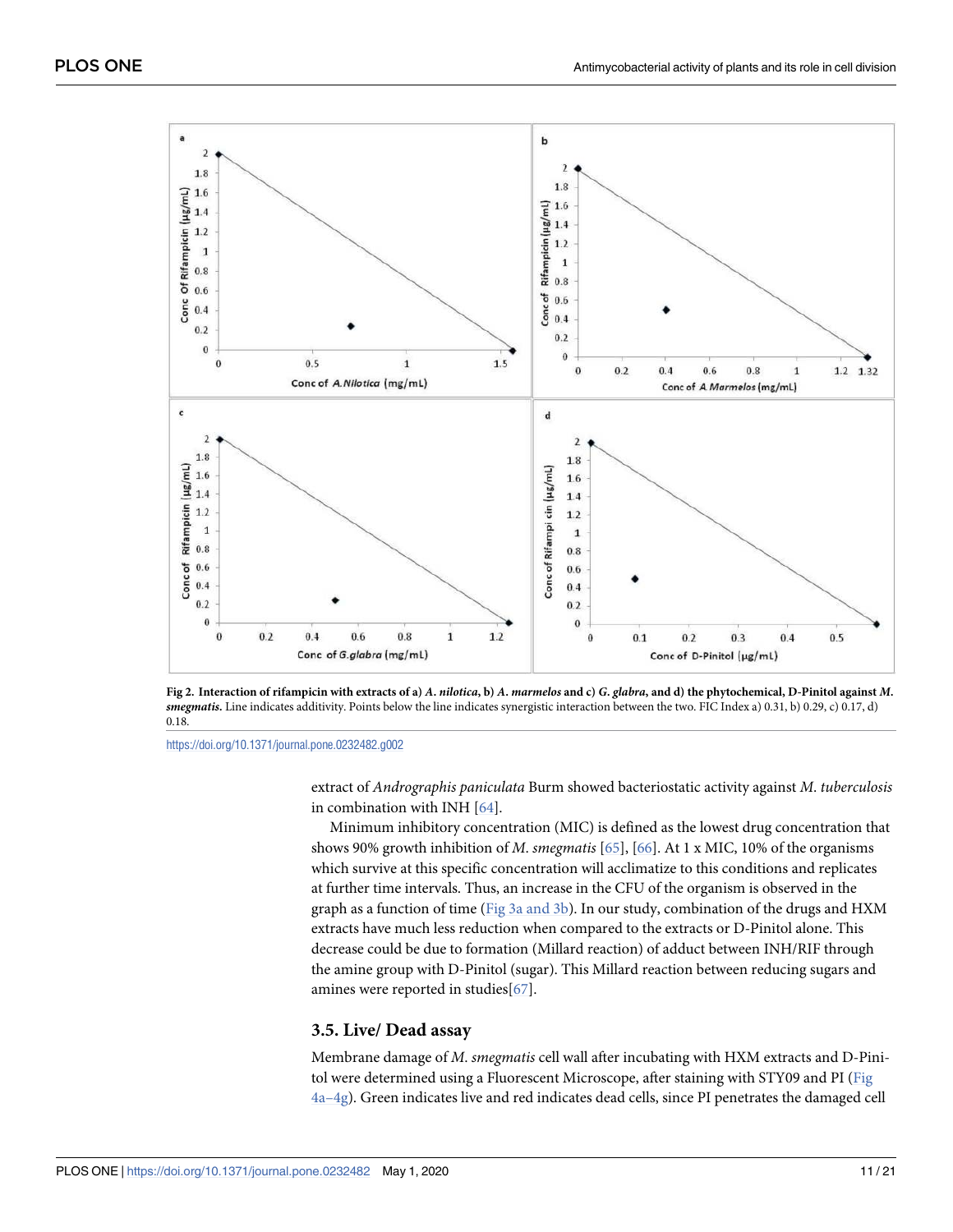| <b>Treatment</b> | $CFU/mL$ at $10^{-2}$ dilution |  |  |
|------------------|--------------------------------|--|--|
| Control          | $614 \pm 3.35$                 |  |  |
| <b>INH</b>       | $522 \pm 4.87$                 |  |  |
| <b>RIF</b>       | $502 \pm 3.51$                 |  |  |
| A.nilotica       | 456±1.89                       |  |  |
| A.nilotica/ INH  | $416 \pm 2.32$                 |  |  |
| A.nilotica/RIF   | $401 \pm 3.21$                 |  |  |
| A.marmelos       | $445 \pm 1.91$                 |  |  |
| A.marmelos/ INH  | $404 \pm 1.82$                 |  |  |
| A.marmelos/RIF   | $411 \pm 2.67$                 |  |  |
| G.glabra         | 434±3.76                       |  |  |
| G.glabra /INH    | $391 \pm 4.67$                 |  |  |
| G.glabra /RIF    | 386±4.56                       |  |  |
| D-Pinitol        | $401 \pm 1.96$                 |  |  |
| D-Pinitol/INH    | 294±1.75                       |  |  |
| D-Pinitol/RIF    | $302 \pm 2.25$                 |  |  |
|                  |                                |  |  |

<span id="page-11-0"></span>

<https://doi.org/10.1371/journal.pone.0232482.t003>

wall. Treatment with A. marmelos, A. nilotica, G. glabra and D-Pinitol leads to 43.4%, 55.1%, 49.1% and 50.4% cell wall damage respectively [\(Fig 4h](#page-12-0)). Percentage of cell death on treatment with INH and RIF are 31.7% and 49.3% respectively. The observed cell death in treated bacteria which implies that chosen plant HXM extracts and D-Pinitol has the ability to rupture the cell membrane by releasing intracellular contents and cause death.

Membrane structural integrity of bacterial cell plays a vital factor for the function of the cell membrane by internally maintaining cellular conditions required for metabolism [[68\]](#page-20-0). Numerous studies have reported that, plant phytoconstituents play a role in rupturing cell membrane by affecting its structural integrity. Curcumin I was reported to be active against both Gram positive and negative bacteria, with 100% killing at a dose of 36 μg/mL [\[69\]](#page-20-0). Present study indicates that the concentration of D-Pinitol at 0.1l μg/mL shows cell membrane damage.





<https://doi.org/10.1371/journal.pone.0232482.g003>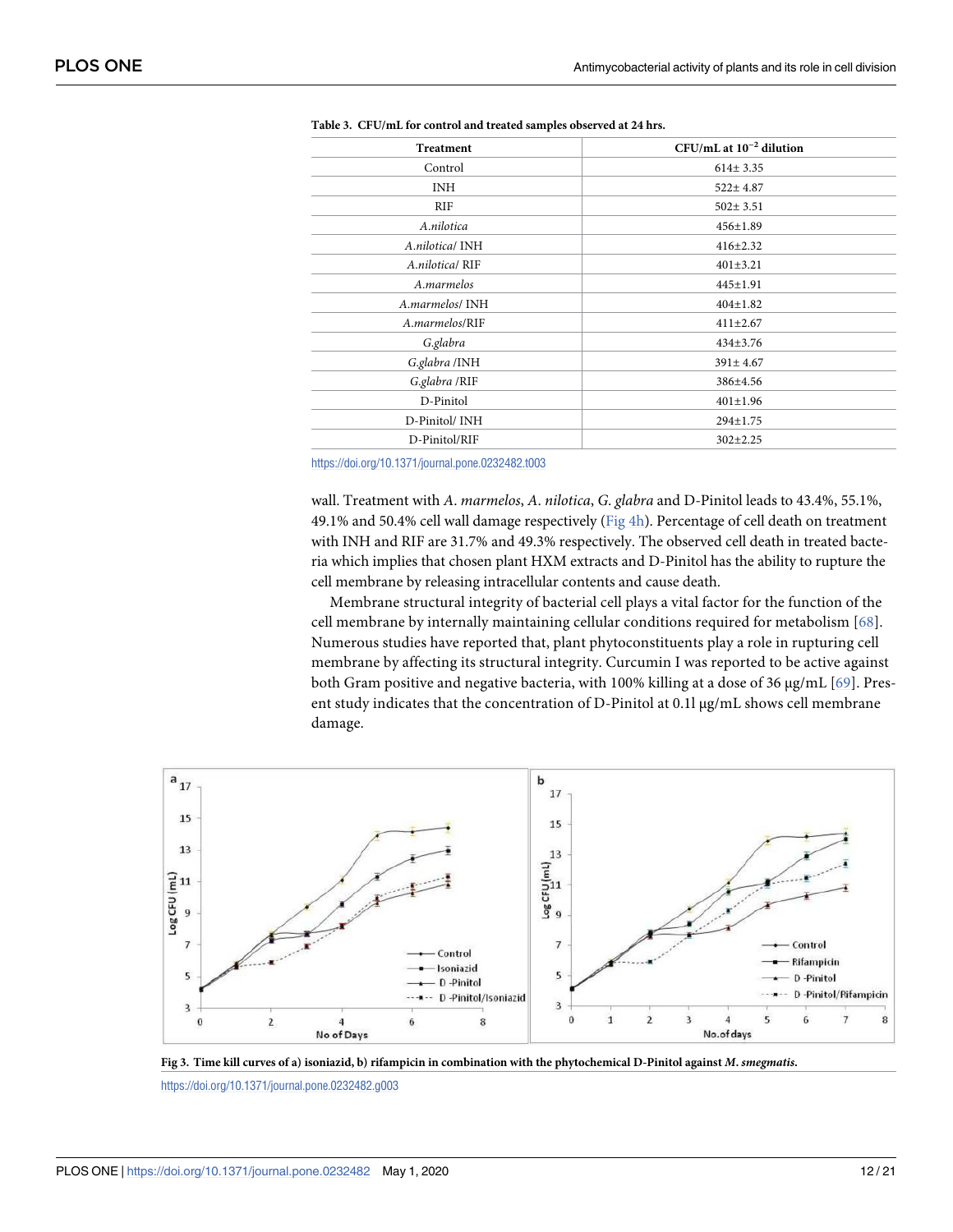<span id="page-12-0"></span>

**[Fig 4. F](#page-10-0)luoroscence images of M. smegmatis cells on treatment with a) control, b) isoniazid, c) rifampicin, d) A. marmelos, e) A. nilotica, f) G. glabra and g) D-Pinitol [Green indicate viable and Red indicates dead (membrane damaged) cells] h) % of dead cells on treatment (estimated using Baclight dual staining kit). P = \*\*\*\* < (0.0001)** when compared with the control.

<https://doi.org/10.1371/journal.pone.0232482.g004>

### **3.6. Cell elongation study**

Microscopic images of M. smegmatis on exposure to the plant extracts, the phytochemical D-Pinitol and drugs are shown in Fig  $5a-5g$ . The length of M. smegmatis (3.9  $\pm$  0.5  $\mu$ m) on treatment with HXM extract of A. nilotica  $(8.2 \pm 1.0 \,\text{\ensuremath{\mu}m})$ , A. marmelos  $(15.7 \pm 1.2 \,\text{\ensuremath{\mu}m})$ , G. glabra (13.5  $\pm$  0.5 µm) and D-Pinitol (12.7  $\pm$  0.1 µm) increased by three to five times. INH and RIF treated *M. smegmatis* cells also exhibited elongation ( $9.7 \pm 0.6$  µm and  $11.5 \pm 0.2$  µm). Histogram of distribution of cell lengths of the control and treated M.smegmatis bacteria [\(Fig 5h](#page-13-0)) created using ImageJ clearly shows the result of treatment of different combinations.

Plumbagin and totarol increased the bacteria length by seven and five folds [[70](#page-20-0)]. Length of M. smegmatis bacteria increased to three to four folds on treatment with Esculetin and Scopuletin [\[12\]](#page-17-0). We also observed similar results with these HXM extracts and D-Pinitol indicating that they probably act by inhibiting the first stage of cell division proteins, namely FtsE, FtsX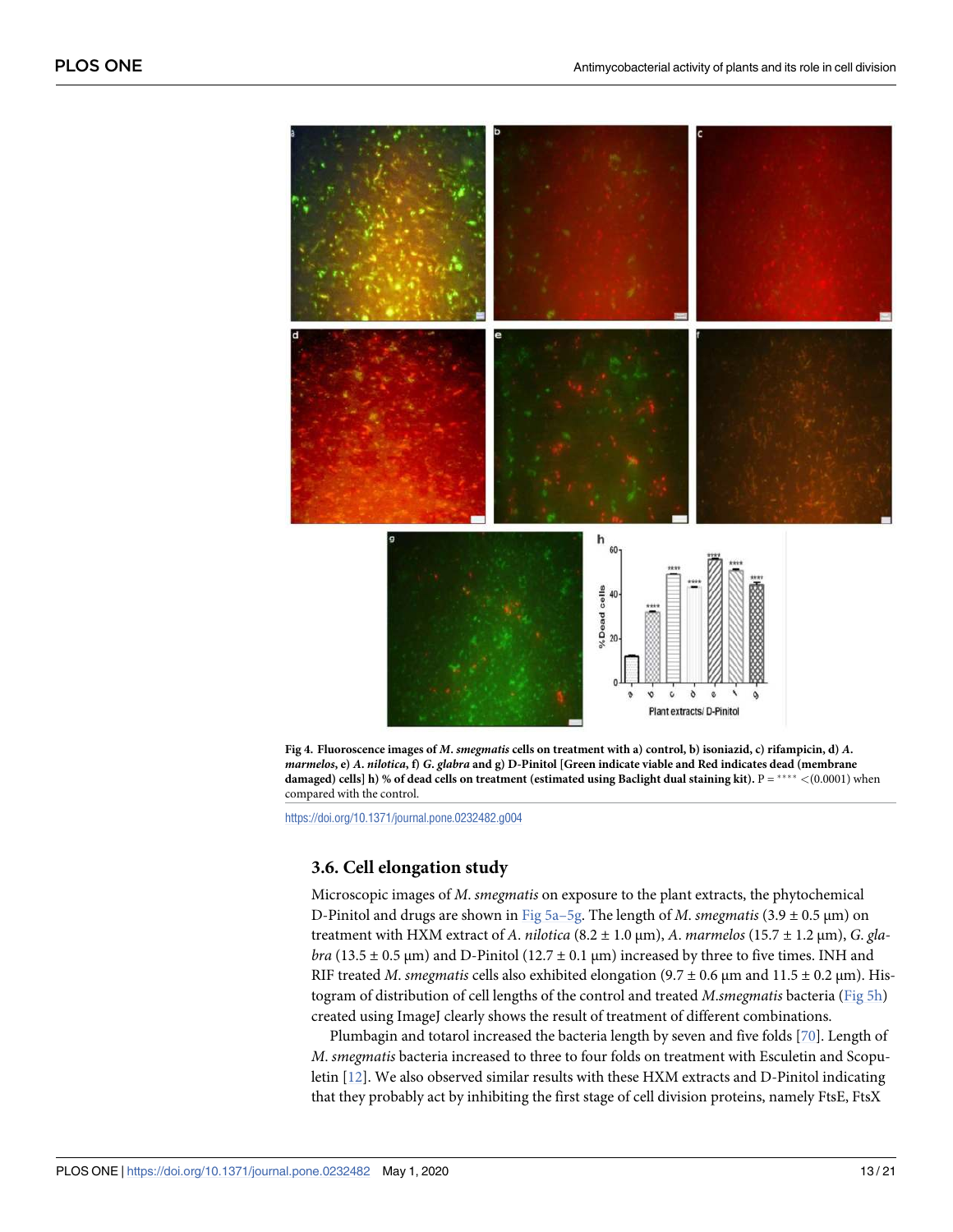<span id="page-13-0"></span>

**[Fig 5.](#page-12-0)** (**a**) Elongation of M. smegmatis cells on treatment with a) control, b) isoniazid, c) rifampicin, d) A. marmelos, e) A. nilotica, f) G. glabra and g) D-Pinitol, arrow indicates elongated cells. h. (**b**) Represents the histogram of distribution of cell lengths of the control and treated M.smegmatis bacteria as measured using Image J. Three different fields were observed for each of the microslide and 100 bacterial cells were counted per field.

<https://doi.org/10.1371/journal.pone.0232482.g005>

and FtsZ by inducing cell elongation thereby causing cell death. The elongated cells could not undergo cell division this could be due to the nonfunctional septum formation by their action.

#### **3.7. Effect of plant extracts on M. smegmatis FtsZ GTPase activity**

Since the plant extracts were shown to interfere with cellular morphology leading to elongated cells. The effect of these plant extracts on cell division were probed. Since FtsZ is the prime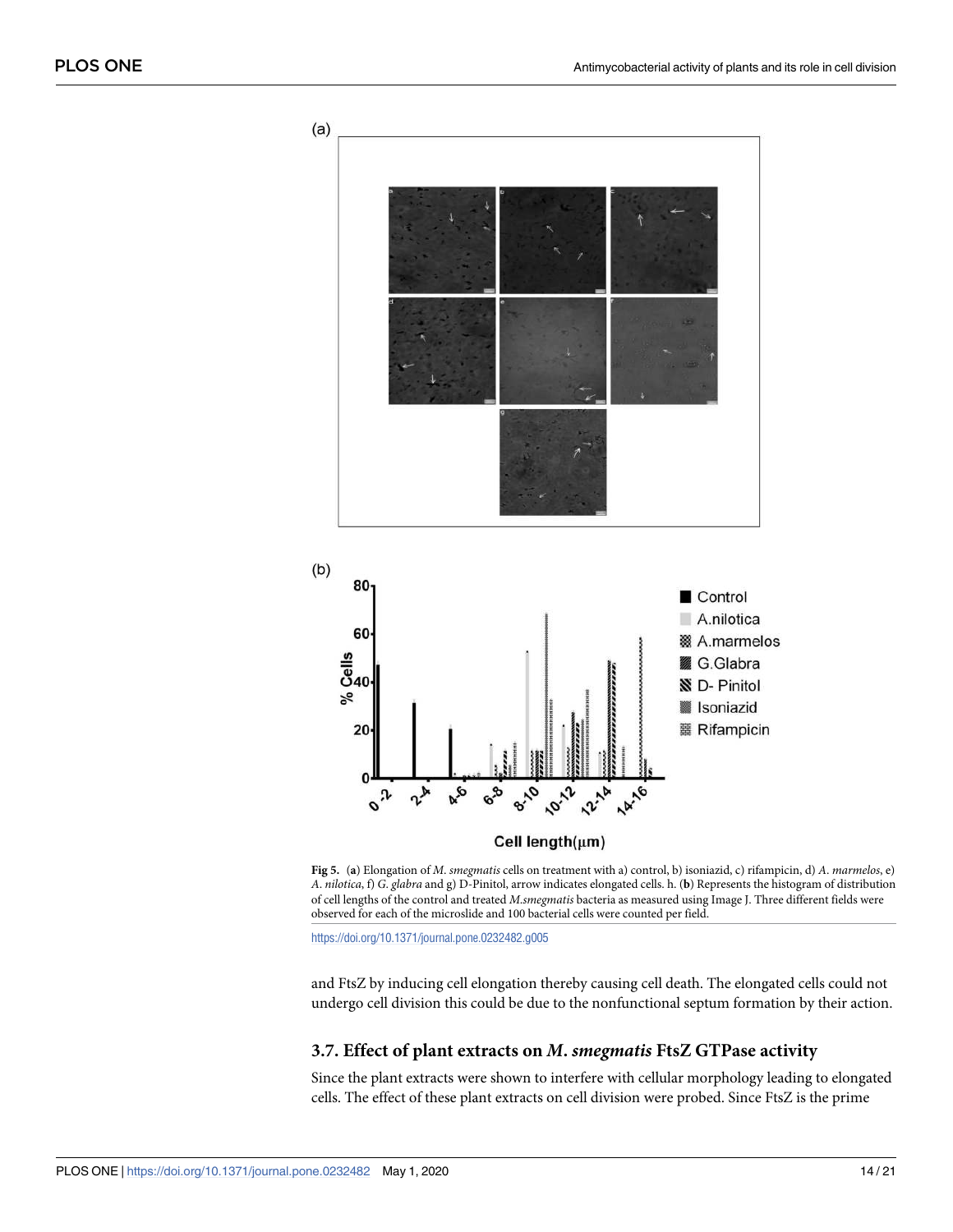<span id="page-14-0"></span>protein that acts as a choreographer to organize and assemble other cell division machinery, we probed the effect of HXM extracts of these plants over FtsZ activity.

A. nilotica, A. marmelos and G. glabra inhibited the M.tb FtsZ GTPase activity with an  $IC_{50}$ of 1.399, 1.329 and 1.564 mg/mL respectively (Fig 6a and 6b). D-Pinitol inhibited GTPase activity with an IC<sub>50</sub> of 1.524  $\mu$ g/mL. Berberine, served as a positive control here and it inhibited the activity of GTPase with an IC<sub>50</sub> of 1.861 μg/mL. Compounds like 7-dimethyl-4methylcoumarin, daphnetin and esculetin have also been reported to inhibit this activity [[12](#page-17-0)]. GTPase activity of FtsZ protein is essential for the creation of Z-ring and abnormalities in this function caused by plant based inhibitors will lead to cell death.

#### **3.8. Polymerisation of FtsZ**

In order to further confirm the effect of extracts on polymerisation of the FtsZ, a light scattering experiment is performed using HXM extracts / D-Pinitol at 1.5 x MIC. All the three plant extracts showed a decrease in the rate of protofilament by 50% after 300 seconds, whereas D-Pinitol showed a stable reduction ( $Fig 6c$ ). Many natural compounds from plant extracts such as Cinnamic acid, Curcumin  $[71]$  $[71]$  $[71]$  and Berberine  $[72]$  $[72]$  $[72]$  are reported to inhibit the polymerisation activity.



**Fig 6.** Effect of a) HXM extracts (mg/mL) and b) D-Pinitol (μM) on M. smegmatis FtsZ - GTPase polymerisation activity. c) FtsZ polymerisation activity measured using 90° light scattering assay at 1.5 x MIC with FtsZ at 12 µM. Each point represents the mean of three different replicates, d) RT–PCR Gene expression analysis—fold increase in the expression of FtsZ post treatment at 1.5 x MIC. P = \*\*\*\* <(0.0001) when compared with the control.

<https://doi.org/10.1371/journal.pone.0232482.g006>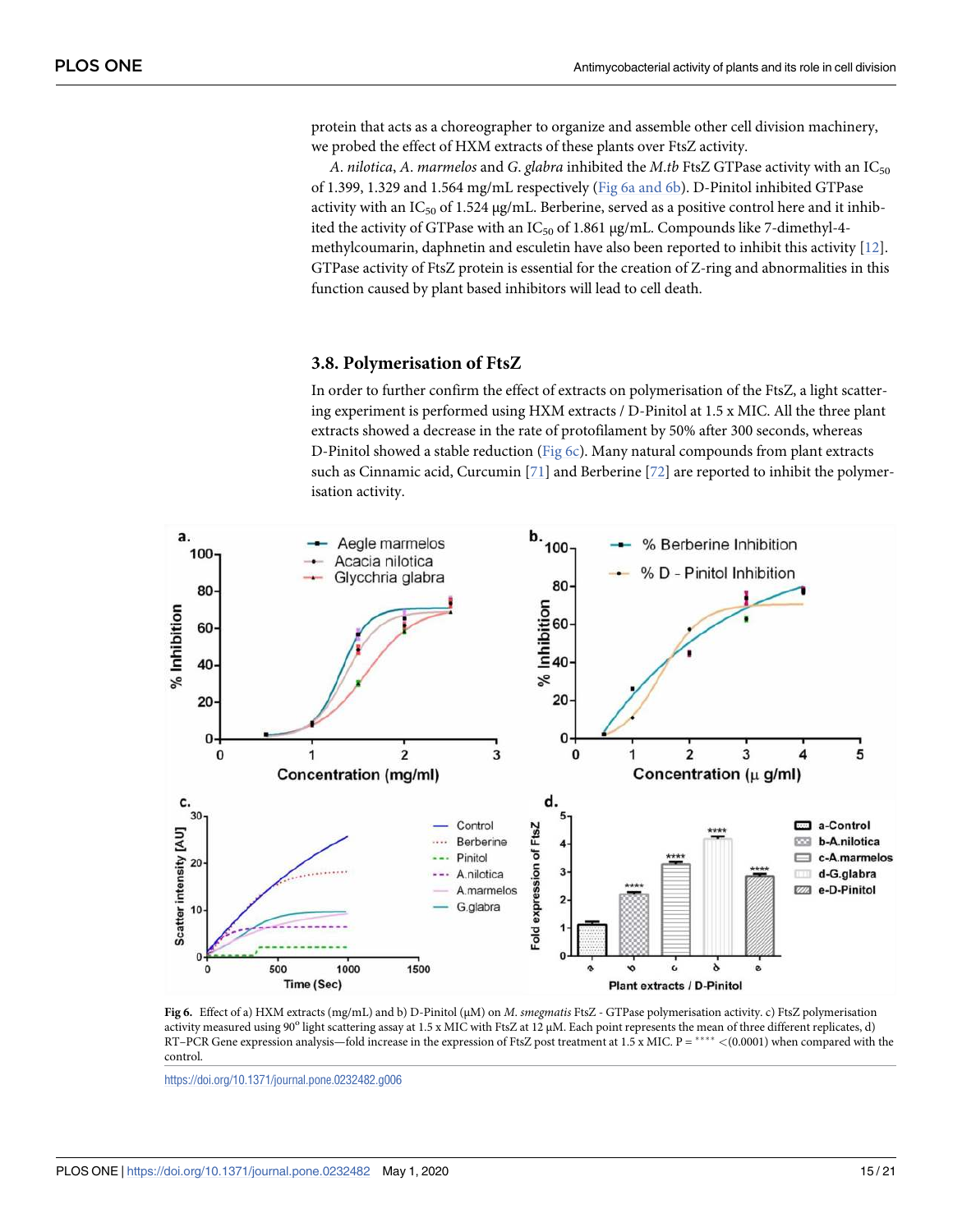# <span id="page-15-0"></span>**3.9. Studies on gene expression of FtsZ**

In our studies, it was observed that the bacterial cell membrane damage and cell elongation of the treated M.smegmatis cells take place after 4 hr. Based on this, the gene expression studies of FtsZ was performed after 4 hr incubation. The concentration of HXM extracts and D-Pinitol increased to 1.5 x MIC to exhibit a fold increase in expression of FtsZ gene. The FtsZ gene expression increased by 2.15, 3.34 and 4.19 fold on treatment with A. nilotica, A. marmelos and G. glabra when compared to untreated. D-Pinitol treatment increased the FtsZ gene expression by about 2.80 fold [\(Fig 6d\)](#page-14-0). This indicates that these HXM extracts / D-Pinitol alters the gene expression of FtsZ considerably in addition to affecting the activity of the FtsZ protein. Many natural phenolic compounds and synthetic derivatives of coumarins are reported for the increased expression of M. tuberculosis FtsZ [\[12\]](#page-17-0).

# **4. Conclusions**

M. smegmatis, a non pathogenic bacteria, which is closer to M. tuberculosis in sequence similarity is used in our study to find the effect of plant extracts against it. The *in vitro* synergistic activity of extracts of A. nilotica, A. marmelos and G. glabra and the phytochemical D-Pinitol (which is found in all three plants extracts) in combination with two drugs namely INH and RIF were also studied. Plant extracts are known to act on multiple targets while INH is known to inhibit the mycolic acid production, a cell wall component [[73](#page-20-0)] and RIF is known to act by inhibiting the bacterial DNA dependent RNA synthesis by inhibiting the RNA [\[74\]](#page-20-0).

HXM extracts and the phytochemical, D-Pinitol produced synergistic effects at different subminimal concentration when combined with the drugs. In time kill analysis, treatment of log-phase M. smegmatis with 1 x MIC concentration resulted in 2 to 3 Log reduction in viable cells indicating that HXM extracts exhibit bacteriostatic activity. The observed decrease in the activity when HXM plant extracts/ D- Pinitol and drugs are combined together could be due to formation (Millard reaction) of adduct between INH/RIF through the amine group with D-Pinitol (sugar). HXM extracts and D-Pinitol also induce damage to the cell membrane of M. smegmatis by affecting its structural integrity thereby causing cell death.

D-Pinitol is an interesting biological niche that inhibits M. smegmatis growth, probably by perturbing the cell division process which resulted in an elongated morphology. This implies that it could be a potential lead as an antimycobacterial agent in drug development. So, for the first time the current study has identified a new phytochemical, which could lead a way towards the development of novel antimycobacterial drug. Also, synergy study has indicated that concentration of commercial drug such as INH and RIF could be reduced considerably by combining them with HXM plant extracts which could lead to reduced toxicity of the former and address the emergence of resistant strains.

The current study indicates that the chosen plant extracts / D-Pinitol can be explored for potential leads in tuberculosis therapy. The study has also identified that they affect the cell division process by inhibiting the GTPase activity of Mycobacterium-FtsZ. These plant extracts also altered the expression of Mycobacterium-FtsZ gene. Of course, the pharmacokinetics and pharmcodynamics of these combinations need to be studied in animal models before these could be actually taken up further as adjuvant therapy to potentiate the action of commercial drugs or as complementary and alternative therapy.

# **Supporting information**

**[S1 Table.](http://www.plosone.org/article/fetchSingleRepresentation.action?uri=info:doi/10.1371/journal.pone.0232482.s001) GTPase IC<sup>50</sup> of the HXM plant extracts.** (DOCX)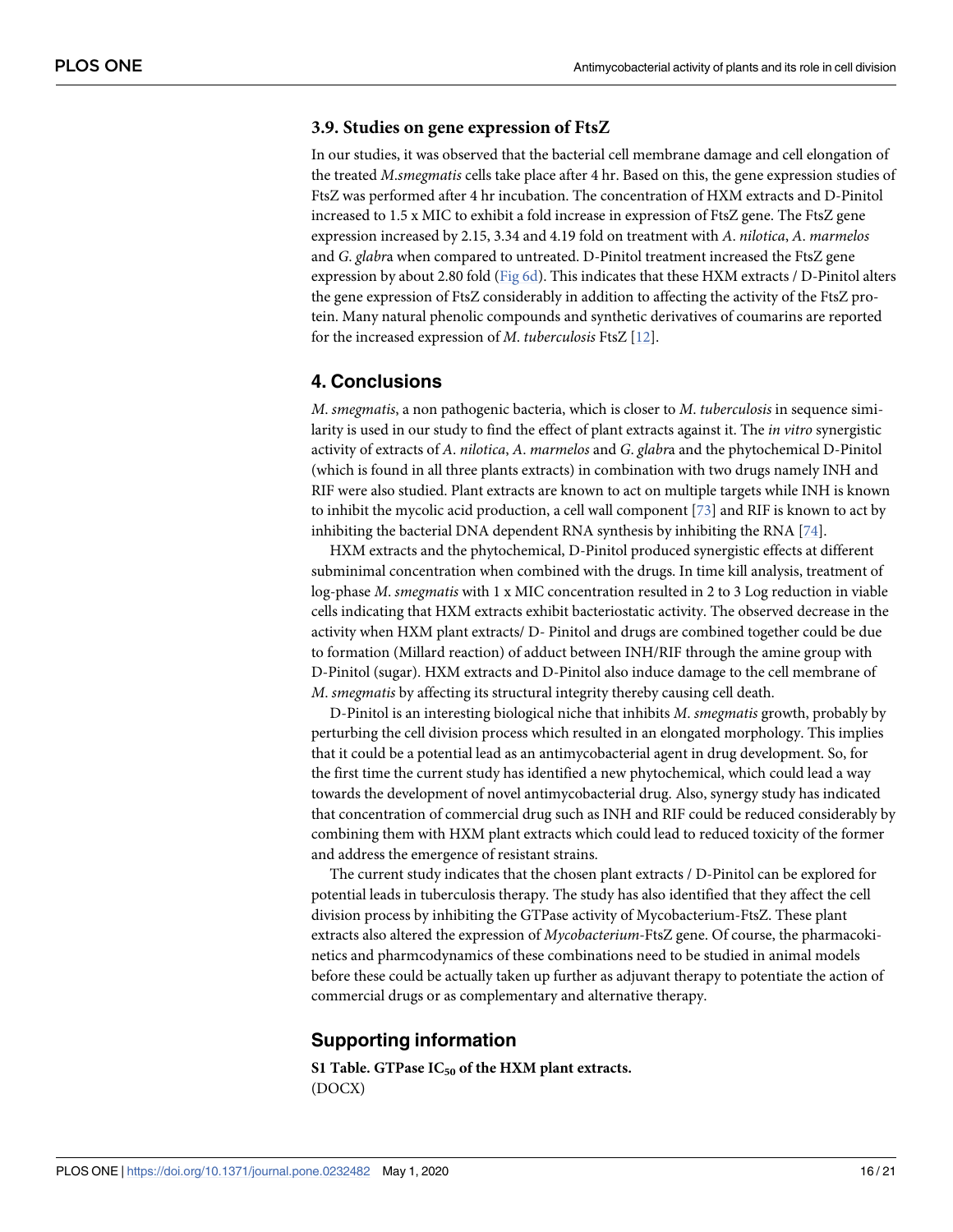<span id="page-16-0"></span>**[S2 Table.](http://www.plosone.org/article/fetchSingleRepresentation.action?uri=info:doi/10.1371/journal.pone.0232482.s002) Effect of HXM extracts / D-Pinitol on cell elongation of M. smegmatis.** (DOCX)

**[S3 Table.](http://www.plosone.org/article/fetchSingleRepresentation.action?uri=info:doi/10.1371/journal.pone.0232482.s003) List of primers used in the FtsZ gene expression study.** (DOCX)

**[S4 Table.](http://www.plosone.org/article/fetchSingleRepresentation.action?uri=info:doi/10.1371/journal.pone.0232482.s004) Relative expression levels of FtsZ.** (DOCX)

**[S1 Fig](http://www.plosone.org/article/fetchSingleRepresentation.action?uri=info:doi/10.1371/journal.pone.0232482.s005). GCMS peaks and table values of A.nilotica.** (DOCX)

**[S2 Fig](http://www.plosone.org/article/fetchSingleRepresentation.action?uri=info:doi/10.1371/journal.pone.0232482.s006). GCMS peaks and table values of A.marmelos.** (DOCX)

**[S3 Fig](http://www.plosone.org/article/fetchSingleRepresentation.action?uri=info:doi/10.1371/journal.pone.0232482.s007). GCMS peaks and table values of G.glabra.** (DOCX)

**[S4 Fig](http://www.plosone.org/article/fetchSingleRepresentation.action?uri=info:doi/10.1371/journal.pone.0232482.s008). Mass fragmentation of A.nilotica.** (DOCX)

**[S5 Fig](http://www.plosone.org/article/fetchSingleRepresentation.action?uri=info:doi/10.1371/journal.pone.0232482.s009). Mass fragmentation of A.marmelos.** (DOCX)

**[S6 Fig](http://www.plosone.org/article/fetchSingleRepresentation.action?uri=info:doi/10.1371/journal.pone.0232482.s010). Mass fragmentation of G.glabra.** (DOCX)

**[S7 Fig](http://www.plosone.org/article/fetchSingleRepresentation.action?uri=info:doi/10.1371/journal.pone.0232482.s011). HPLC of A. nilotica.** (DOCX)

**[S8 Fig](http://www.plosone.org/article/fetchSingleRepresentation.action?uri=info:doi/10.1371/journal.pone.0232482.s012). HPLC of A. marmelos.** (DOCX)

**[S9 Fig](http://www.plosone.org/article/fetchSingleRepresentation.action?uri=info:doi/10.1371/journal.pone.0232482.s013). HPLC of G. glabra.** (DOCX)

**[S10 Fig](http://www.plosone.org/article/fetchSingleRepresentation.action?uri=info:doi/10.1371/journal.pone.0232482.s014). HPLC of D- Pinitol (standard).** (DOCX)

**[S11 Fig](http://www.plosone.org/article/fetchSingleRepresentation.action?uri=info:doi/10.1371/journal.pone.0232482.s015). Time kill curves of Isoniazid in combination with HXM extracts of a) A. nilotica, b) A. marmelos, and c) G. glabra against M. smegmatis.** (DOCX)

**[S12 Fig](http://www.plosone.org/article/fetchSingleRepresentation.action?uri=info:doi/10.1371/journal.pone.0232482.s016). Time kill curves of rifampicin in combination with HXM extracts of a) A. nilotica, b) A. marmelos, and c) G. glabra against M. smegmatis.** (DOCX)

# **Acknowledgments**

We also thank Prof. Anju Chada and Prof. Guhan Jayaraman, Department of Biotechnology, IIT Madras for analyzing our plant extracts for GCMS and HPLC.

# **Author Contributions**

**Investigation:** Radhika Ravindran.

**Methodology:** Gayathri Chakrapani.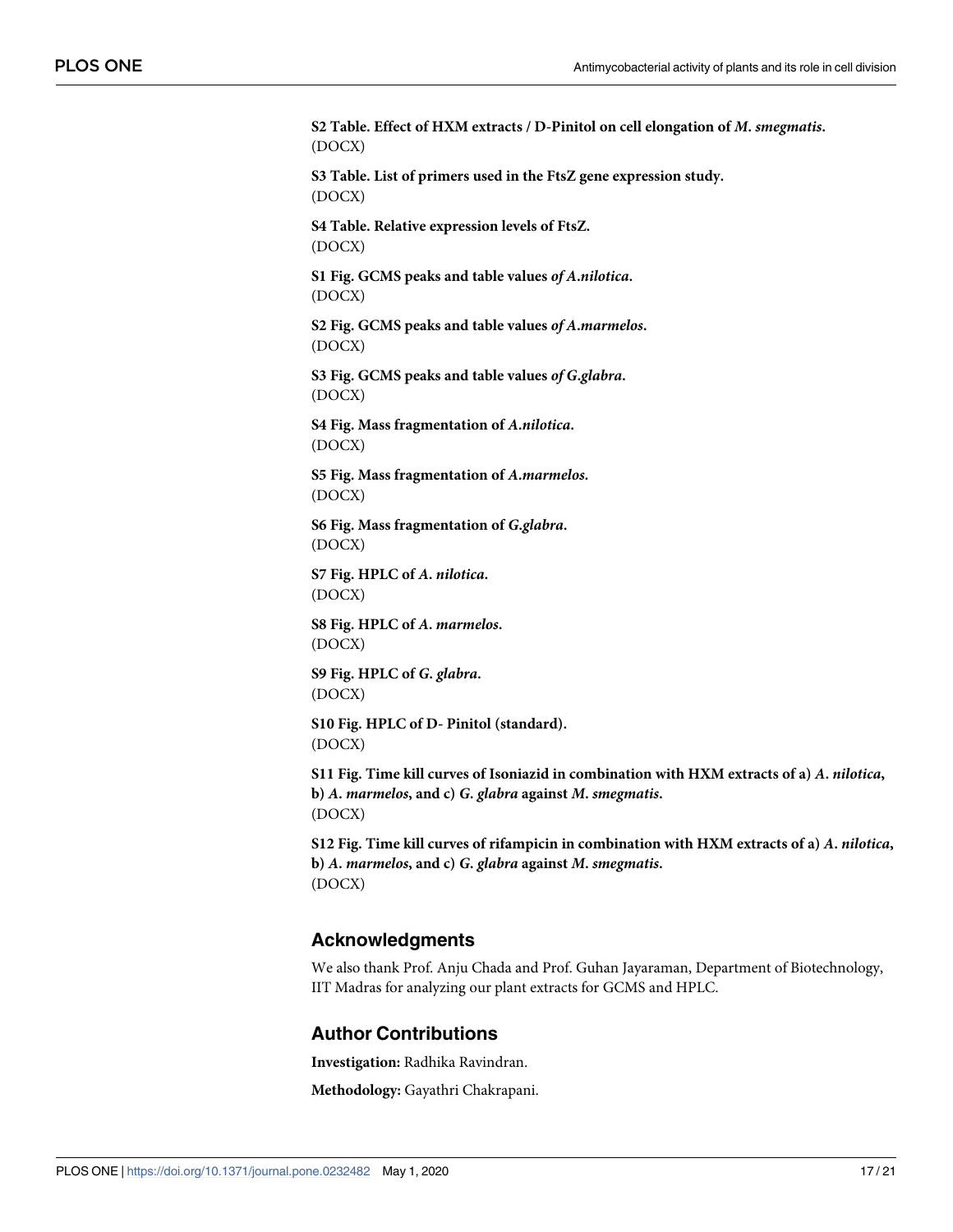<span id="page-17-0"></span>**Supervision:** Mukesh Doble.

**Visualization:** Kartik Mitra.

**Writing – original draft:** Radhika Ravindran.

# **References**

- **[1](#page-1-0).** Bishai JD, Bishai WR, Bishai DM (2010) Heightened vulnerability to MDR-TB epidemics after controlling drug-susceptible TB. PLoS One 5: e12843. <https://doi.org/10.1371/journal.pone.0012843> PMID: [20877639](http://www.ncbi.nlm.nih.gov/pubmed/20877639)
- **[2](#page-1-0).** Andrews JR, Sarita Shah N, Gandhi N, Moll T, Friedland G (2007) Multidrug-resistant and extensively drug-resistant tuberculosis: implications for the HIV epidemic and antiretroviral therapy rollout in South Africa. The Journal of infectious diseases 196: S482–S490. <https://doi.org/10.1086/521121> PMID: [18181698](http://www.ncbi.nlm.nih.gov/pubmed/18181698)
- **[3](#page-1-0).** Nair SS, Pharande RR, Bannalikar AS, Mukne AP (2015) In vitro antimycobacterial activity of acetone extract of Glycyrrhiza glabra. Journal of Pharmacy & Pharmacognosy Research 3: 80–86.
- **[4](#page-1-0).** Gowrish A, Vagdevi H, Rajashekar H (2015) In vitro antioxidant and antitubercular activity of Leucas marrubioides Desf. root extracts. Journal of Applied Pharmaceutical Science 5: 137–142.
- **[5](#page-1-0).** Kahaliw W, Aseffa A, Abebe M, Teferi M, Engidawork E (2017) Evaluation of the antimycobacterial activity of crude extracts and solvent fractions of selected Ethiopian medicinal plants. BMC complementary and alternative medicine 17: 143. <https://doi.org/10.1186/s12906-017-1563-0> PMID: [28274226](http://www.ncbi.nlm.nih.gov/pubmed/28274226)
- **[6](#page-1-0).** Kaur R, Kaur H (2015) Antitubercular activity and phytochemical screening of selected medicinal plants. Orient J Chem 31: 597–600.
- **[7](#page-1-0).** Barua C, Singh A, Sen S, Barua A, Barua I (2014) In vitro antioxidant and antimycobacterial activity of seeds of Piper longum Linn: a comparative study. SAJ Pharm Pharmacol 1: 2375–2262.2371.
- **[8](#page-1-0).** Rahgozar N, Bakhshi Khaniki G, Sardari S (2018) Evaluation of Antimycobacterial and Synergistic Activity of Plants Selected Based on Cheminformatic Parameters. Iranian biomedical journal: 0–0.
- **[9](#page-1-0).** Evina JN, Bikobo DSN, Zintchem AAA, Nyemeck I, Mbabi N, et al. (2017) In vitro antitubercular activity of extract and constituents from the stem bark of Disthemonanthus benthamianus. Revista Brasileira de Farmacognosia 27: 739–743.
- **[10](#page-1-0).** Ge F, Zeng F, Liu S, Guo N, Ye H, et al. (2010) In vitro synergistic interactions of oleanolic acid in combination with isoniazid, rifampicin or ethambutol against Mycobacterium tuberculosis. Journal of medical microbiology 59: 567–572. <https://doi.org/10.1099/jmm.0.014837-0> PMID: [20075118](http://www.ncbi.nlm.nih.gov/pubmed/20075118)
- **[11](#page-1-0).** Bernander R, Ettema TJ (2010) FtsZ-less cell division in archaea and bacteria. Current opinion in microbiology 13: 747–752. <https://doi.org/10.1016/j.mib.2010.10.005> PMID: [21050804](http://www.ncbi.nlm.nih.gov/pubmed/21050804)
- **[12](#page-1-0).** Sridevi D, Sudhakar KU, Ananthathatmula R, Nankar RP, Doble M (2017) Mutation at G103 of MtbFtsZ Altered their Sensitivity to Coumarins. Frontiers in microbiology 8: 578. [https://doi.org/10.3389/fmicb.](https://doi.org/10.3389/fmicb.2017.00578) [2017.00578](https://doi.org/10.3389/fmicb.2017.00578) PMID: [28428773](http://www.ncbi.nlm.nih.gov/pubmed/28428773)
- **[13](#page-1-0).** Kalaivani T, Mathew L (2010) Free radical scavenging activity from leaves of Acacia nilotica (L.) Wild. ex Delile, an Indian medicinal tree. Food and Chemical Toxicology 48: 298–305. [https://doi.org/10.](https://doi.org/10.1016/j.fct.2009.10.013) [1016/j.fct.2009.10.013](https://doi.org/10.1016/j.fct.2009.10.013) PMID: [19837122](http://www.ncbi.nlm.nih.gov/pubmed/19837122)
- **[14](#page-1-0).** Oladosu P, Isu N, Ibrahim K, Orishadipe A, Lawson L (2013) Antituberculosis activity of bioactiv e compounds from fruit extract of Acacia nilotica. J Microbiol Res 3: 247–254.
- **[15](#page-2-0).** Farzana M, Tharique I (2014) A review of ethnomedicine, phytochemical and pharmacological activities of Acacia nilotica (Linn) willd. Journal of Pharmacognosy and Phytochemistry 3: 84–90.
- **[16](#page-2-0).** Ali A, Akhtar N, Khan BA, Khan MS, Rasul A, et al. (2012) Acacia nilotica: a plant of multipurpose medicinal uses. Journal of medicinal plants research 6: 1492–1496.
- **[17](#page-2-0).** Lambole V, Murti K, Kumar U, Bhatt S, Gajera V (2010) Phytopharmacological properties of Aegle marmelos as a potential medicinal tree: an overview. Int J Pharm Sci Rev Res 5: 67–72.
- **[18](#page-2-0).** Rahman S, Parvin R (2014) Therapeutic potential of Aegle marmelos (L.)-An overview. Asian Pacific journal of tropical disease 4: 71.
- **[19](#page-2-0).** Solanki R, Mathur V, Purohit SK, Mathur M (2017) Evaluation of wound healing activity of ethanolic extract of Ocimum basilicum and Aegle marmelos leaves in male albino rats. International Journal of Drug Research and Technology 2: 4.
- **[20](#page-2-0).** Chinchansure A, Shamnani N, Arkile M, Sarkar D, Joshi S (2015) Antimycobacterium activity of coumarins from fruit Pulp of Aegle marmelos (l.) Correa. International Journal of Basic and Applied Chemical Sciences 5: 39–44.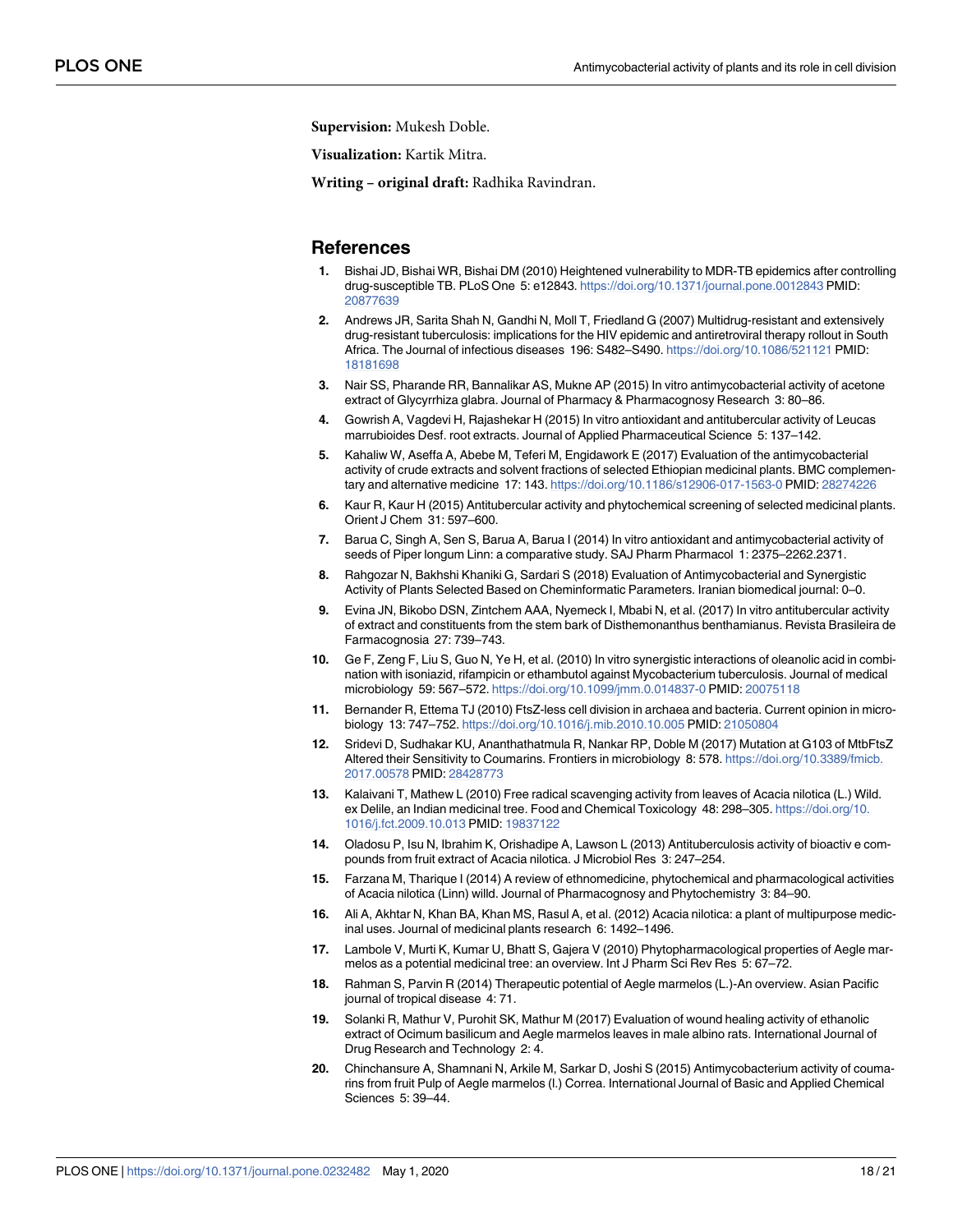- <span id="page-18-0"></span>**[21](#page-2-0).** Saxena S (2005) Glycyrrhiza glabra: medicine over the millennium.
- **[22](#page-2-0).** Al-Snafi AE (2018) Glycyrrhiza glabra: A phytochemical and pharmacological review. IOSR Journal of Pharmacy 8: 1-17.
- **[23](#page-2-0).** Gupta VK, Kaushik A, Chauhan DS, Ahirwar RK, Sharma S, et al. (2018) Anti-mycobacterial activity of some medicinal plants used traditionally by tribes from Madhya Pradesh, India for treating tuberculosis related symptoms. Journal of ethnopharmacology 227: 113–120. [https://doi.org/10.1016/j.jep.2018.08.](https://doi.org/10.1016/j.jep.2018.08.031) [031](https://doi.org/10.1016/j.jep.2018.08.031) PMID: [30172059](http://www.ncbi.nlm.nih.gov/pubmed/30172059)
- **[24](#page-2-0).** Yu Z, Ohtaki Y, Kai K, Sasano T, Shimauchi H, et al. (2005) Critical roles of platelets in lipopolysaccharide-induced lethality: effects of glycyrrhizin and possible strategy for acute respiratory distress syndrome. International immunopharmacology 5: 571–580. <https://doi.org/10.1016/j.intimp.2004.11.004> PMID: [15683852](http://www.ncbi.nlm.nih.gov/pubmed/15683852)
- **[25](#page-2-0).** Sedighinia F, Afshar AS (2012) Antibacterial activity of Glycyrrhiza glabra against oral pathogens: an in vitro study. Avicenna journal of phytomedicine 2: 118. PMID: [25050240](http://www.ncbi.nlm.nih.gov/pubmed/25050240)
- **[26](#page-2-0).** Sethi G, Ahn KS, Sung B, Aggarwal BB (2008) Pinitol targets nuclear factor-κB activation pathway leading to inhibition of gene products associated with proliferation, apoptosis, invasion, and angiogenesis. Molecular Cancer Therapeutics 7: 1604–1614. <https://doi.org/10.1158/1535-7163.MCT-07-2424> PMID: [18566231](http://www.ncbi.nlm.nih.gov/pubmed/18566231)
- **[27](#page-2-0).** NUMATA A, TAKAHASHI C, FUJIKI R, KITANO E, KITAJIMA A, et al. (1990) Plant Constituents Biologically Active to Insects. VI.: Antifeedants for Larvae of the Yellow Butterfly, Eurema hecabe mandarina, in Osmunda japonica.(2). Chemical and pharmaceutical bulletin 38: 2862–2865. [https://doi.org/10.](https://doi.org/10.1248/cpb.38.2862) [1248/cpb.38.2862](https://doi.org/10.1248/cpb.38.2862) PMID: [2076573](http://www.ncbi.nlm.nih.gov/pubmed/2076573)
- **[28](#page-2-0).** Geethan PA, Prince PSM (2008) Antihyperlipidemic effect of D-pinitol on streptozotocin-induced diabetic wistar rats. Journal of biochemical and molecular toxicology 22: 220–224. [https://doi.org/10.1002/](https://doi.org/10.1002/jbt.20218) [jbt.20218](https://doi.org/10.1002/jbt.20218) PMID: [18752266](http://www.ncbi.nlm.nih.gov/pubmed/18752266)
- **[29](#page-2-0).** Zhan T, Lou H (2007) Synthesis of azole nucleoside analogues of D-pinitol as potential antitumor agents. Carbohydrate research 342: 865–869. <https://doi.org/10.1016/j.carres.2007.01.004> PMID: [17258696](http://www.ncbi.nlm.nih.gov/pubmed/17258696)
- **[30](#page-2-0).** Rengarajan T, Nandakumar N, Balasubramanian MP (2012) D-Pinitol attenuates 7, 12 dimethylbenz [a] anthracene induced hazards through modulating protein bound carbohydrates, adenosine triphosphatases and lysosomal enzymes during experimental mammary carcinogenesis. Journal of experimental therapeutics & oncology 10.
- **[31](#page-2-0).** Lin T-H, Tan T-W, Tsai T-H, Chen C-C, Hsieh T-F, et al. (2013) D-pinitol inhibits prostate cancer metastasis through inhibition of αVβ3 integrin by modulating FAK, c-Src and NF-κB pathways. International journal of molecular sciences 14: 9790-9802. <https://doi.org/10.3390/ijms14059790> PMID: [23698767](http://www.ncbi.nlm.nih.gov/pubmed/23698767)
- **[32](#page-2-0).** Gao Y, Zhang M, Wu T, Xu M, Cai H, et al. (2015) Effects of D-pinitol on insulin resistance through the PI3K/Akt signaling pathway in type 2 diabetes mellitus rats. Journal of agricultural and food chemistry 63: 6019–6026. <https://doi.org/10.1021/acs.jafc.5b01238> PMID: [26063468](http://www.ncbi.nlm.nih.gov/pubmed/26063468)
- **[33](#page-4-0).** Kaur M, Jayaraman G (2016) Hyaluronan production and molecular weight is enhanced in pathwayengineered strains of lactate dehydrogenase-deficient Lactococcus lactis. Metabolic engineering communications 3: 15–23. <https://doi.org/10.1016/j.meteno.2016.01.003> PMID: [29468110](http://www.ncbi.nlm.nih.gov/pubmed/29468110)
- **[34](#page-4-0).** Schulte S, Doss SS, Jeeva P, Ananth M, Blank LM, et al. (2019) Exploiting the diversity of streptococcal hyaluronan synthases for the production of molecular weight-tailored hyaluronan. Applied microbiology and biotechnology 103: 7567–7581. <https://doi.org/10.1007/s00253-019-10023-w> PMID: [31367857](http://www.ncbi.nlm.nih.gov/pubmed/31367857)
- **[35](#page-4-0).** Banfi E, Scialino G, Monti-Bragadin C (2003) Development of a microdilution method to evaluate Mycobacterium tuberculosis drug susceptibility. Journal of antimicrobial chemotherapy 52: 796-800. [https://](https://doi.org/10.1093/jac/dkg439) [doi.org/10.1093/jac/dkg439](https://doi.org/10.1093/jac/dkg439) PMID: [14519676](http://www.ncbi.nlm.nih.gov/pubmed/14519676)
- **36.** Palomino J-C, Martin A, Camacho M, Guerra H, Swings J, et al. (2002) Resazurin microtiter assay plate: simple and inexpensive method for detection of drug resistance in Mycobacterium tuberculosis. Antimicrobial agents and chemotherapy 46: 2720–2722. [https://doi.org/10.1128/AAC.46.8.2720-2722.](https://doi.org/10.1128/AAC.46.8.2720-2722.2002) [2002](https://doi.org/10.1128/AAC.46.8.2720-2722.2002) PMID: [12121966](http://www.ncbi.nlm.nih.gov/pubmed/12121966)
- **[37](#page-4-0).** Taneja NK, Tyagi JS (2007) Resazurin reduction assays for screening of anti-tubercular compounds against dormant and actively growing Mycobacterium tuberculosis, Mycobacterium bovis BCG and Mycobacterium smegmatis. Journal of antimicrobial chemotherapy 60: 288–293. [https://doi.org/10.](https://doi.org/10.1093/jac/dkm207) [1093/jac/dkm207](https://doi.org/10.1093/jac/dkm207) PMID: [17586560](http://www.ncbi.nlm.nih.gov/pubmed/17586560)
- **[38](#page-5-0).** Bapela N, Lall N, Fourie P, Franzblau S, Van Rensburg C (2006) Activity of 7-methyljuglone in combination with antituberculous drugs against Mycobacterium tuberculosis. Phytomedicine 13: 630–635. <https://doi.org/10.1016/j.phymed.2006.08.001> PMID: [16987644](http://www.ncbi.nlm.nih.gov/pubmed/16987644)
- **[39](#page-5-0).** Hemaiswarya S, Doble M (2010) Synergistic interaction of phenylpropanoids with antibiotics against bacteria. Journal of Medical Microbiology 59: 1469–1476. <https://doi.org/10.1099/jmm.0.022426-0> PMID: [20724513](http://www.ncbi.nlm.nih.gov/pubmed/20724513)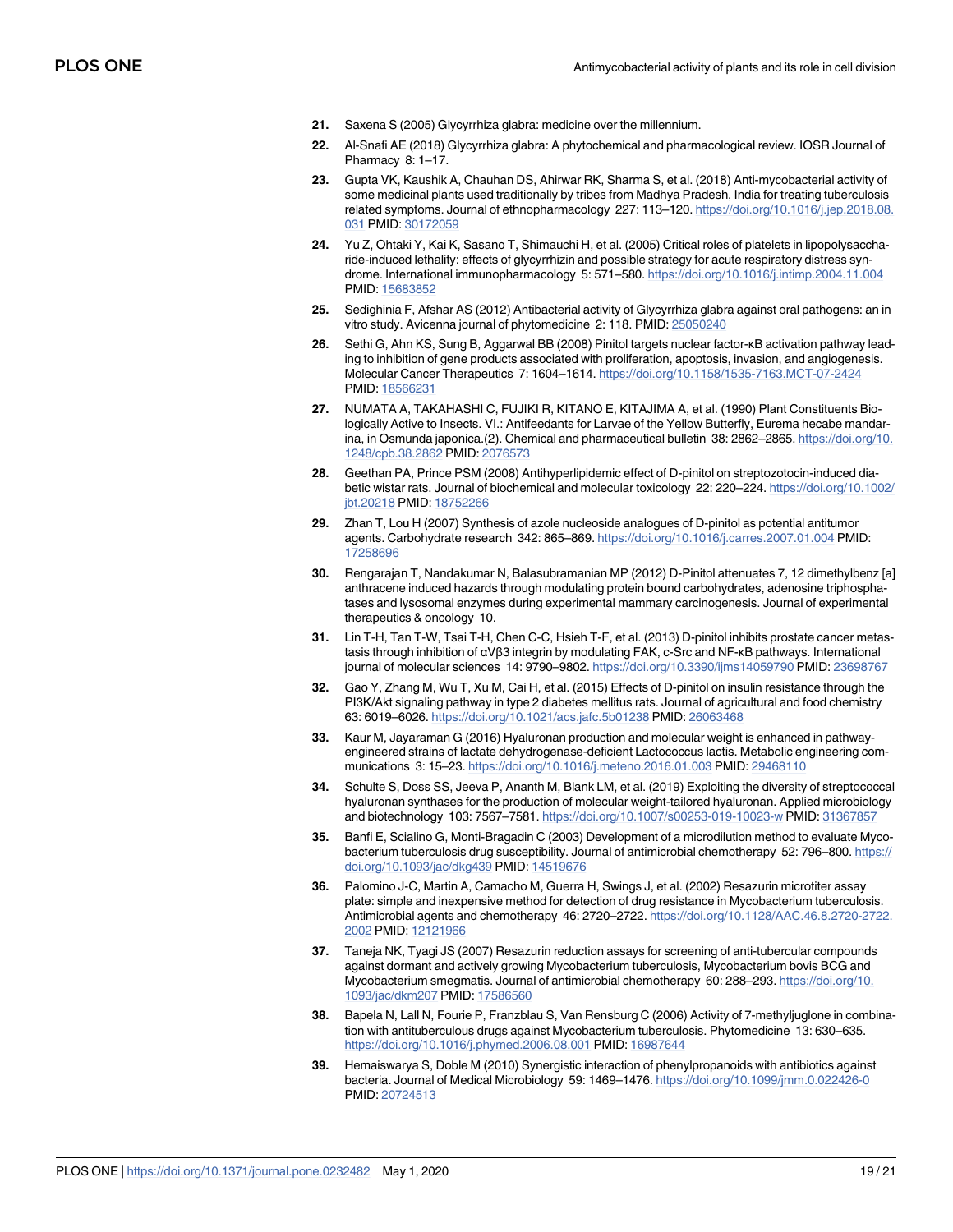- <span id="page-19-0"></span>**[40](#page-5-0).** Lahiri R, Randhawa B, Krahenbuhl J (2005) Application of a viability-staining method for Mycobacterium leprae derived from the athymic (nu/nu) mouse foot pad. Journal of medical microbiology 54: 235–242. <https://doi.org/10.1099/jmm.0.45700-0> PMID: [15713606](http://www.ncbi.nlm.nih.gov/pubmed/15713606)
- **[41](#page-5-0).** Chen Y, Anderson DE, Rajagopalan M, Erickson HP (2007) Assembly dynamics of Mycobacterium tuberculosis FtsZ. Journal of Biological Chemistry 282: 27736–27743. [https://doi.org/10.1074/jbc.](https://doi.org/10.1074/jbc.M703788200) [M703788200](https://doi.org/10.1074/jbc.M703788200) PMID: [17644520](http://www.ncbi.nlm.nih.gov/pubmed/17644520)
- **[42](#page-6-0).** Hou S, Wieczorek SA, Kaminski TS, Ziebacz N, Tabaka M, et al. (2012) Characterization of Caulobacter crescentus FtsZ protein using dynamic light scattering. Journal of Biological Chemistry 287: 23878– 23886. <https://doi.org/10.1074/jbc.M111.309492> PMID: [22573335](http://www.ncbi.nlm.nih.gov/pubmed/22573335)
- **[43](#page-6-0).** Sridevi D, Sudhakar KU, Ananthathatmula R, Nankar RP, Doble M (2017) Mutation at G103 of MtbFtsZ Altered their Sensitivity to Coumarins. Frontiers in Microbiology 8.
- **[44](#page-6-0).** Li Z, Garner AL, Gloeckner C, Janda KD, Carlow CK (2011) Targeting the Wolbachia cell division protein FtsZ as a new approach for antifilarial therapy. PLoS neglected tropical diseases 5: e1411. [https://](https://doi.org/10.1371/journal.pntd.0001411) [doi.org/10.1371/journal.pntd.0001411](https://doi.org/10.1371/journal.pntd.0001411) PMID: [22140592](http://www.ncbi.nlm.nih.gov/pubmed/22140592)
- **[45](#page-6-0).** Livak KJ, Schmittgen TD (2001) Analysis of relative gene expression data using real-time quantitative PCR and the 2− ΔΔCT method. methods 25: 402–408. <https://doi.org/10.1006/meth.2001.1262> PMID: [11846609](http://www.ncbi.nlm.nih.gov/pubmed/11846609)
- **[46](#page-6-0).** Mitra K, Chadha A, Doble M (2019) Pharmacophore based approach to screen and evaluate novel Mycobacterium cell division inhibitors targeting FtsZ–A modelling and experimental study. European Journal of Pharmaceutical Sciences 135: 103–112. <https://doi.org/10.1016/j.ejps.2019.04.023> PMID: [31034983](http://www.ncbi.nlm.nih.gov/pubmed/31034983)
- **[47](#page-6-0).** Harper CJ, Hayward D, Kidd M, Wiid I, Van Helden P (2010) Glutamate dehydrogenase and glutamine synthetase are regulated in response to nitrogen availability in Myocbacterium smegmatis. BMC microbiology 10: 138. <https://doi.org/10.1186/1471-2180-10-138> PMID: [20459763](http://www.ncbi.nlm.nih.gov/pubmed/20459763)
- **[48](#page-6-0).** Li X, Wu J, Han J, Hu Y, Mi K (2015) Distinct responses of Mycobacterium smegmatis to exposure to low and high levels of hydrogen peroxide. PLoS One 10.
- **[49](#page-6-0).** Rio DC, Ares M, Hannon GJ, Nilsen TW (2010) Purification of RNA using TRIzol (TRI reagent). Cold Spring Harbor Protocols 2010: pdb. prot5439.
- **[50](#page-6-0).** Amir M, Khan MA, Ahmad S, Akhtar M, Mujeeb M, et al. (2016) Ameliorating effects of Tamarindus indica fruit extract on anti-tubercular drugs induced liver toxicity in rats. Natural product research 30: 715–719. <https://doi.org/10.1080/14786419.2015.1039001> PMID: [25978515](http://www.ncbi.nlm.nih.gov/pubmed/25978515)
- **[51](#page-7-0).** Chauhan PS, Gupta KK, Bani S (2011) The immunosuppressive effects of Agyrolobium roseum and pinitol in experimental animals. International immunopharmacology 11: 286-291. [https://doi.org/10.](https://doi.org/10.1016/j.intimp.2010.11.028) [1016/j.intimp.2010.11.028](https://doi.org/10.1016/j.intimp.2010.11.028) PMID: [21156221](http://www.ncbi.nlm.nih.gov/pubmed/21156221)
- **[52](#page-7-0).** Poongothai G, Sripathi SK (2013) A review on insulinomimetic pinitol from plants. Int J Pharm Bio Sci 4: 992–1009.
- **[53](#page-7-0).** Misra L, Siddiqi S (2004) Dhaincha (Sesbania bispinosa) leaves: A good source of antidiabetic (+)-pinitol. Current science 87: 1507–1507.
- **[54](#page-7-0).** Suja K, Jose L, Lakshmanan D, Vidya AG, Reshmi Nair R, et al. (2017) Isolation and Characterization of Antimycobacterial Compounds from Fruits of Aegle marmelos (L.) Correa. J Commun Dis 49: 4.
- **[55](#page-8-0).** Chidambaram S, Swaminathan R (2016) IN-VITRO ANTIMYCOBACTERIAL ACTIVITY OF SELECTED INDIAN MEDICINAL PLANTS TO RESISTANT STRAINS OF MYCOBACTERIUM TUBERCULOSIS. International Journal of Pharmaceutical Sciences and Research 7: 4130.
- **[56](#page-8-0).** Aro AO, Dzoyem JP, Eloff JN, McGaw LJ (2016) Extracts of six Rubiaceae species combined with rifampicin have good in vitro synergistic antimycobacterial activity and good anti-inflammatory and antioxidant activities. BMC complementary and alternative medicine 16: 385. [https://doi.org/10.1186/](https://doi.org/10.1186/s12906-016-1355-y) [s12906-016-1355-y](https://doi.org/10.1186/s12906-016-1355-y) PMID: [27716160](http://www.ncbi.nlm.nih.gov/pubmed/27716160)
- **[57](#page-8-0).** Labuschagné A, Hussein AA, Rodríguez B, Lall N (2012) Synergistic antimycobacterial actions of Knowltonia vesicatoria (Lf) Sims. Evidence-based complementary and alternative medicine 2012: 9.
- **[58](#page-8-0).** Mossa JS, El-Feraly FS, Muhammad I (2004) Antimycobacterial constituents from Juniperus procera, Ferula communis and Plumbago zeylanica and their in vitro synergistic activity with isonicotinic acid hydrazide. Phytotherapy Research: An International Journal Devoted to Pharmacological and Toxicological Evaluation of Natural Product Derivatives 18: 934–937.
- **[59](#page-8-0).** Lechner D, Gibbons S, Bucar F (2008) Modulation of isoniazid susceptibility by flavonoids in Mycobacterium. Phytochemistry Letters 1: 71–75.
- **[60](#page-8-0).** Reddy VM, Einck L, Andries K, Nacy CA (2010) In vitro interactions between new antitubercular drug candidates SQ109 and TMC207. Antimicrobial agents and chemotherapy 54: 2840–2846. [https://doi.](https://doi.org/10.1128/AAC.01601-09) [org/10.1128/AAC.01601-09](https://doi.org/10.1128/AAC.01601-09) PMID: [20385864](http://www.ncbi.nlm.nih.gov/pubmed/20385864)